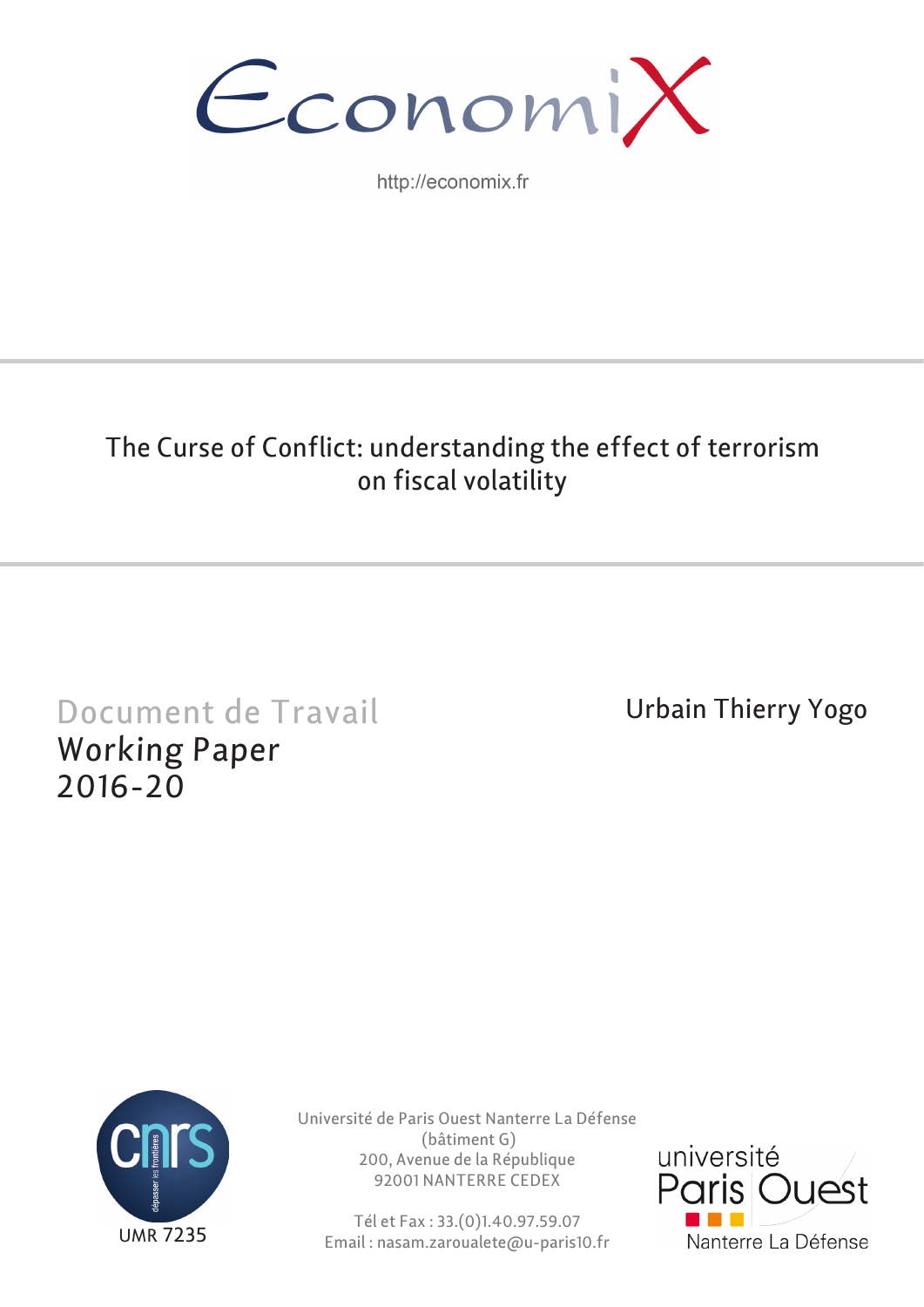# **The Curse of Conflict: understanding the effect of terrorism on fiscal volatility**

# **Thierry YOGO**

# **Economix, University of Paris-Ouest Nanterre**

**uyogo@u-paris10.fr**

Tel: +33669266958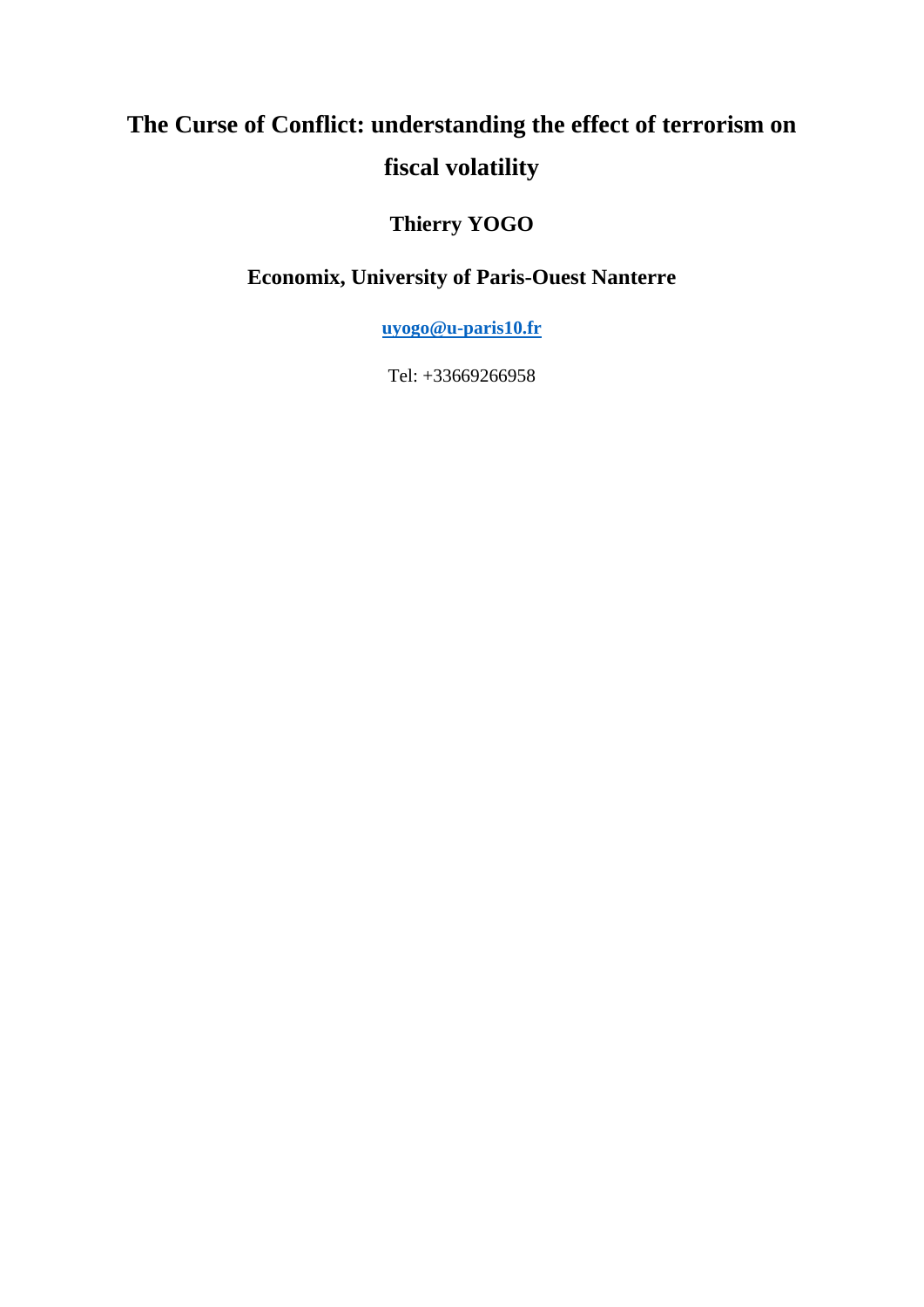#### *Résumé:*

*Cet article analyse l'influence du terrorisme sur la volatilité de la politique budgétaire dans*  les pays en développement. En faisant usage d'un panel de 66 pays sur la période 1970-2012, *nous observons que l'augmentation du nombre d'attaques terroristes augmente la volatilité de la composante discrétionnaire de la politique budgétaire. Par ailleurs, l'analyse montre que les dépenses d'investissement sont plus sensibles aux attaques terroristes que les dépenses de consommation. Nous nous intéressons par la suite au rôle des règles budgétaires qui semblent réduire l'effet du terrorisme sur la volatilité de la politique budgétaire. Les résultats obtenus sont robustes à la causalité inverse, le biais d'endogénéité et la présence d'un éventail large de variables explicatives. Cette recherche complète et étends la littérature existante en montrant que le terrorisme augmente substantiellement l'incertitude qui entoure la conduite de la politique budgétaire.* 

**Mots Clés**: Terrorisme, politique budgétaire, règles budgétaires

#### *Abstract:*

*This paper investigates the effect of terrorism on fiscal policy volatility in developing countries. Using panel data analysis of 66 countries from 1970 to 2012, we find that an increase in the number of terrorist incidents raises the volatility of the discretionary component of fiscal policy. In addition, the analysis shows that investment is more responsive to terrorist attacks than consumption. We then turn to the role played by fiscal rules which appears to reduce the effect of terrorism on fiscal policy volatility. Our results are robust to reverse causality, endogeneity bias and the presence of various controls. This paper complements and extends the previous literature by providing the evidence that terrorism substantially increases the uncertainty surrounding the conduct of fiscal policy in developing countries.* 

**Key words**: Fiscal policy; Terrorism; Fiscal rules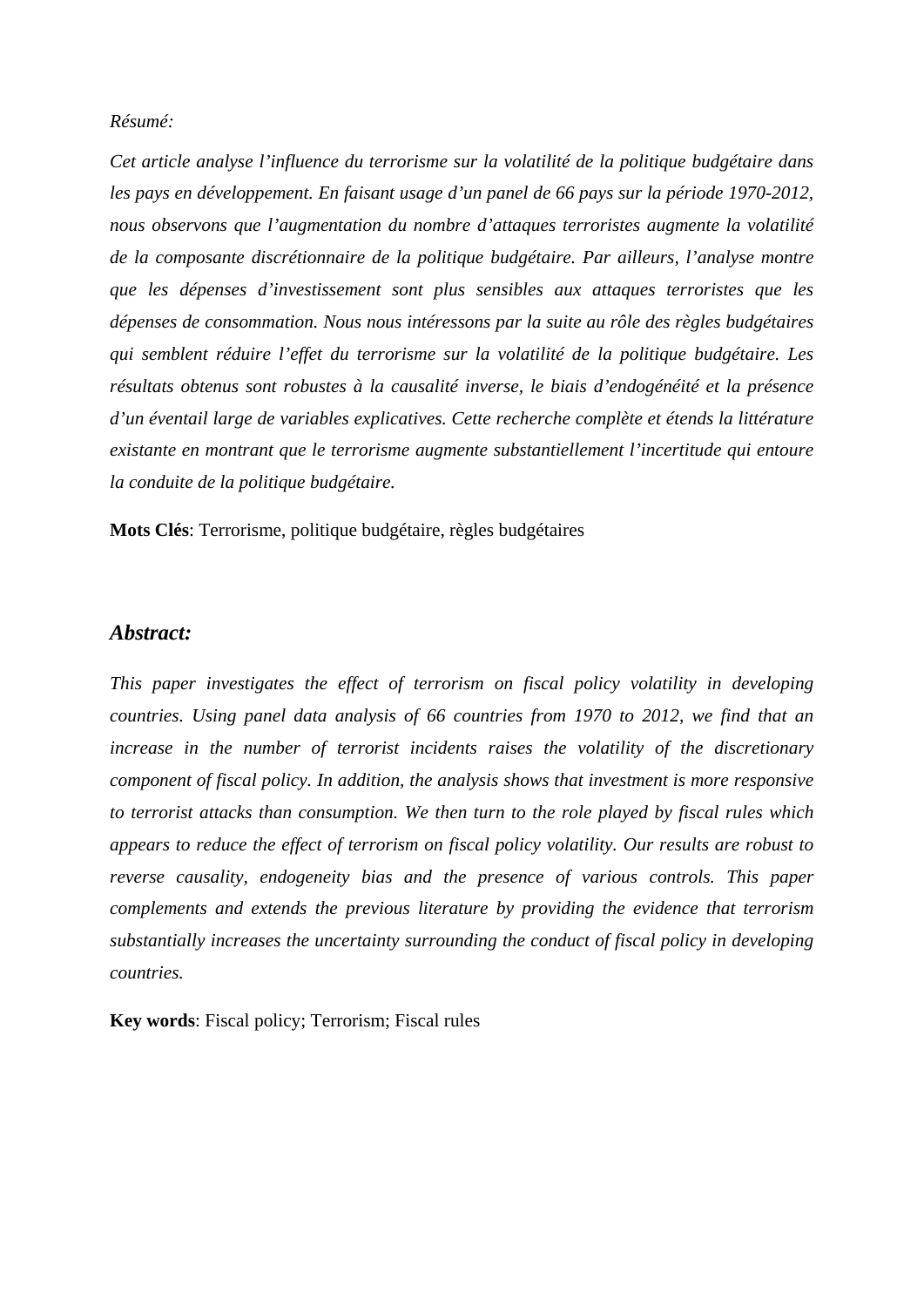#### **1. Introduction**

In 2013, a total of 9,707 terrorist attacks occurred worldwide, resulting in more than 17,800 deaths and more than  $32,500$  injuries (START<sup>1</sup>, 2013). The consequences of terrorism are particularly severe in developing countries which are more vulnerable to external and domestic shocks. Although there is a long tradition in the economic profession to assess the economic consequences of conflicts, terrorism has still received little attention. However, the 2001 terrorist attacks triggered a new wave of studies aiming to assess the economic cost of terrorism. In this line, Gupta et al (2004) highlight the fiscal consequences of terrorism in low and middle income countries. Their findings show that terrorism is associated with lower tax revenues, higher government spending on defense and changes in the composition of government spending. Recently, Drakos and Konstantinou (2014) show that terrorism significantly increases the subsequent trajectory of public order and safety spending in European countries. However these studies fail to address the effect of terrorist incidents on the uncertainty surrounding the conduct of fiscal policy.

In this study, we explore the potential effects of terrorism on the volatility of the discretionary component of fiscal policy in developing countries. In fact terrorism attacks raise the uncertainty on both local and foreign investments, deteriorate business climate and drive out tourists and potential revenues (Abadie and Gardeazabal, 2008; Bandyopadhyay et al, 2014). Since tax revenues are likely to be affected by the level of both domestic and foreign investment, terrorism may result in greater fiscal instability. Likewise, in response to terrorist attacks, governments increase public spending on homeland security. This comes at the expense of fiscal stability because terrorism negatively affects the tax base and lowers the efficiency of tax administration (Gupta et al, 2004; Bloomberg et al, 2004). In addition terrorist incidents can undermine consumer and investor confidence. This may reduce incentives to spend or invest. The uncertainty associated to consumption and investment behavior will result in swings among different fiscal policies, especially if the polarization of social preferences is high (Woo, 2011).

The contribution of this paper is threefold. (i) We provide empirical evidence of the relationship between terrorism and fiscal policy volatility on a panel of developing countries. (ii) We propose an identification strategy to deal with the issue of endogeneity and

 1 National Consortium for the Study of Terrorism and Responses to Terrorism.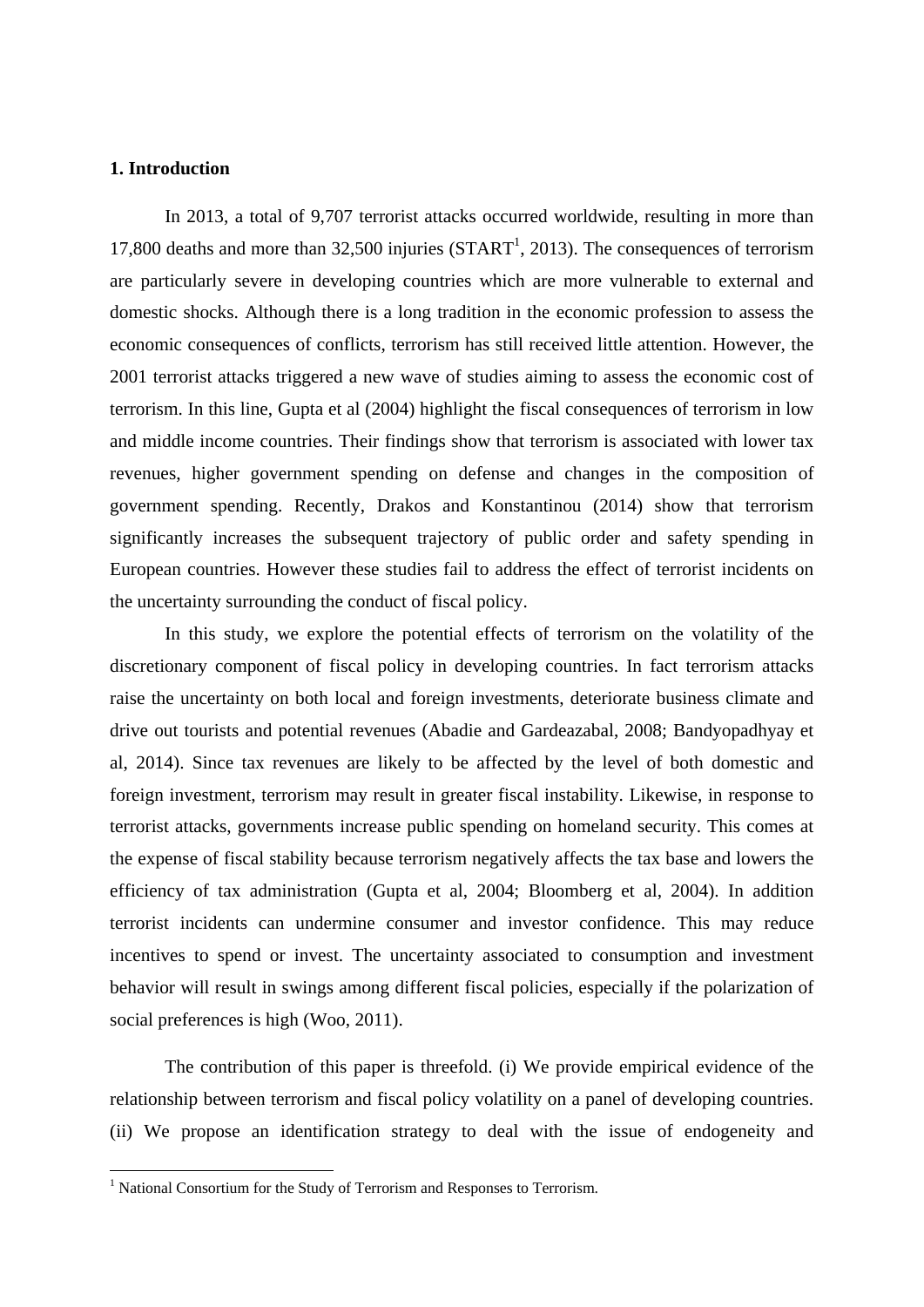measurement error in addressing the effect of terrorism on fiscal policy. We build upon the existing literature on the determinants of conflicts in order to provide a source of exogenous variation for terrorist incidents (see Miguel et al, 2004; Hsiang, Burke and Miguel, 2014). We argue that terrorism is more likely to occur in countries characterized by scarcity of economic resources due to long lasting economic shocks and higher initial level of conflict. Specifically, we build our instrument of terrorist incidents by multiplying the initial level of terrorism in a specific country by the variation in rainfall. Furthermore, we check the robustness of our findings by using an alternative identification approach that exploits the change in state's position toward the US-led liberal order as a source of exogenous variation for terrorist attacks. (iii) We test the effectiveness of fiscal rules in reducing the impact of terrorism on fiscal policy volatility. This is of great interest because there is a controversy about the effectiveness of fiscal rules in achieving fiscal stabilization in developing countries

Using a sample of 66 developing countries spanning the period 1970 to 2012, the paper leads to the following findings: (1) terrorism is associated with the increase of fiscal policy volatility in developing countries. (2)Disaggregation by type of spending suggests that the investment volatility is more affected by terrorism shocks than consumption volatility. (3) The effect of terrorism on fiscal volatility is lower in countries which have adopted a higher number of fiscal rules.

The structure of the article is as follows: Section 2 sets out the methodology used to identify the effect of terrorism on fiscal volatility. Section 3 discusses the results and performs the robustness checks. Section 4 investigates the role of fiscal rules in dampening the effect of terrorism on fiscal volatility and Section 4 offers conclusions.

#### **2. Empirical analysis**

This section is articulated around three main areas. First, we describe how terrorism and fiscal policy volatility are measured. Second, the econometric model is described. Finally, we discuss the identification strategy used in order to uncover the causal effect of terrorism on fiscal volatility.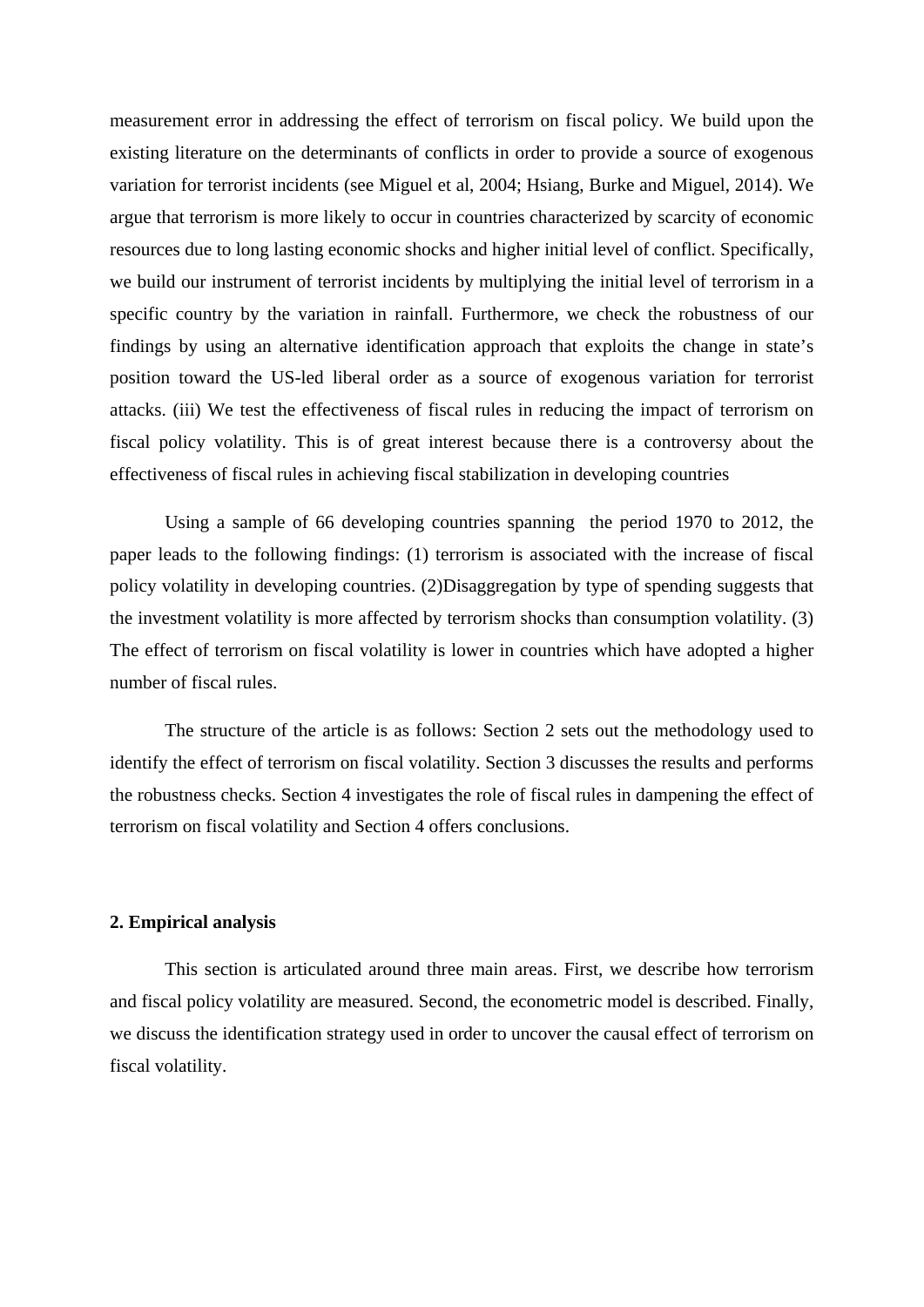#### 2.1. Data on Terrorism and fiscal policy volatility

#### 2.1.1. Terrorism incident dataset

Terrorism data used in this paper are drawn from the Global Terrorism Database-GTD hereafter- which is maintained by the National Consortium for the Study of Terrorism and Responses to Terrorism (START) based at the University of Maryland.<sup>2</sup> The START uses various sources for data collection including media articles, unclassified documents, electronic news archives, existing data sets, books and legal documents. The GTD records incidents of terrorism from 1970 to 2012 for over160 countries. Terrorism is defined as *the threatened or actual use of illegal force and violence by a non-state actor to attain a political, economic, religious or social goal through fear, coercion or intimidation*.

In order to be considered as a terrorist incident, the following conditions should be satisfied: (1) the incident must be intentional: the result of a conscious calculation on the part of a perpetrator. (2) The incident must entail some violence or threat of violence, including violence against property or/and against people. (3) The perpetrator of the incident should be sub-national actors. Therefore, GTD does not include acts of state terrorism. In addition, the action undertaken should be outside the context of legitimate warfare activities. It is worth mentioning that GTD records both national and transnational terrorism incidents.<sup>3</sup> The GDT also reports other information like the day, month and year of the terrorist incident, the duration of the incident, the incident location, the type of attack, the type of weapon used, the target and perpetrators (if known), total number of fatalities.

In this paper, we focus only on the frequency of terrorist attacks. Therefore, we computed the number of terrorist incidents by country and by year. Since our main focus is on developing countries, we use a final sample of 66 developing countries covering the period 1970-2012. A brief look at the data suggests that the average number of attacks per country over the entire period stands at 8. The minimum number of terrorist incidents is 1 while the maximum recorded is 275 (see Table 1).

<sup>2</sup> Data are available free of charge at http://www.start.umd.edu/gtd/

<sup>&</sup>lt;sup>3</sup> Note that this is a plus compared to ITERATE (International Terrorism: Attributes of Terrorism Events) which record only transnational terrorism. The list of countries is provided in appendix.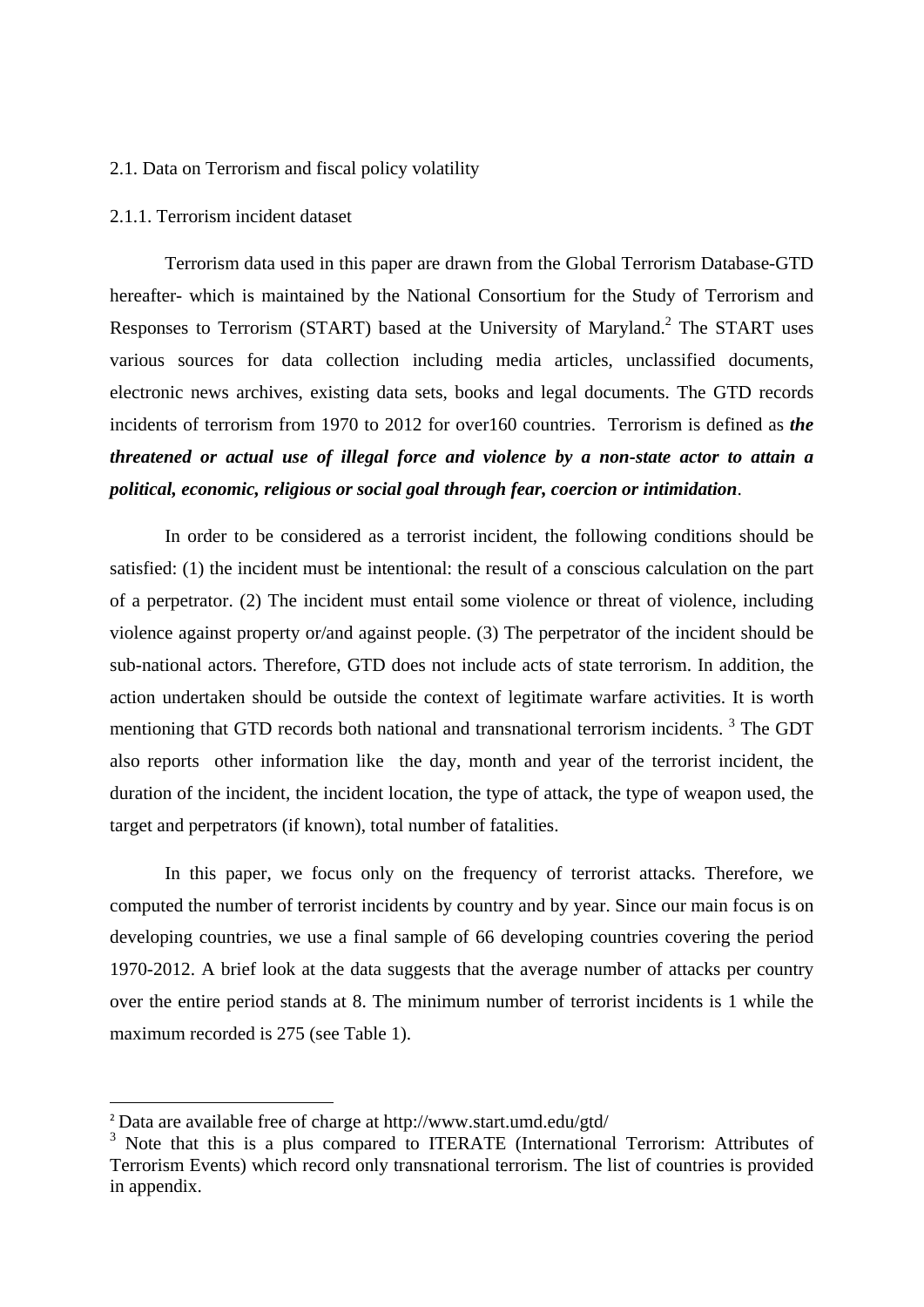#### 2.1.2. Measuring fiscal policy volatility

 To build the measure of fiscal policy volatility, we focus on government spending. As suggested by Woo (2011), government spending is a policy variable that is influenced by policy decisions and widely used in the implementation of government policy. Another justification often put forward is that unlike government spending, tax revenue and budget deficit are outcome of government policies<sup>4</sup>. Moreover cross-country data on government spending are more available and less subject to measurement error than tax revenues data. There are two ways to measure the volatility of fiscal policy (Woo, 2011; Cevik and Teksoz, 2014). The naïve approach consist on using the standard deviation of the annual growth rate of fiscal spending/tax revenue/primary budget balance, for the period of study. Then, it is worth mentioning that this method does not isolate the exogenous component of policy changes. However as shown by Woo (2011) and Agnello and Souza (2014), it is important to distinguish fiscal volatility from adaptability to sudden changes of economic conditions because the latter is more likely to stabilize the economy while the former may discourage growth.

In this paper, we are interested in the discretionary component of fiscal policy that does not represent reaction to changes in economic conditions or reflect exogenous changes in political preferences. Therefore, following Fatas and Mihov (2006), Woo (2011) and Agnello and Souza (2014), we estimate the subsequent model for each of the countries for the entire time span:

$$
\Delta \log(G_{it}) = \alpha_i + \beta_i \Delta \log(G_{it-1}) + \gamma_i \text{Growth}_{it-1} + \delta_i X_{it} + \tau_i \text{trend} + \varepsilon_{it} \tag{1}
$$

Where  $G_{it}$  is the real general government expenditure,  $Growth_{it-1}$  is the one lag of GDP growth,  $X_{it}$  is a vector of control variables including lagged inflation and inflation squared; trend is the time trend. The measure of the discretionary fiscal policy volatility is the logarithm of the standard deviation of the residuals recovered from equation (1). Another interesting approach would have been to use a GARCH model or innovations derived from a VAR model. However, the low data frequency and the fact that the panel is not balanced make difficult the use of such methods. Descriptive statistics presented in Table 1 show that

<sup>&</sup>lt;sup>4</sup> As robustness check, we alternatively use government consumption and government spending on investment. We also take into account countries which do not report any incident of terrorism by using  $log(1+terror)$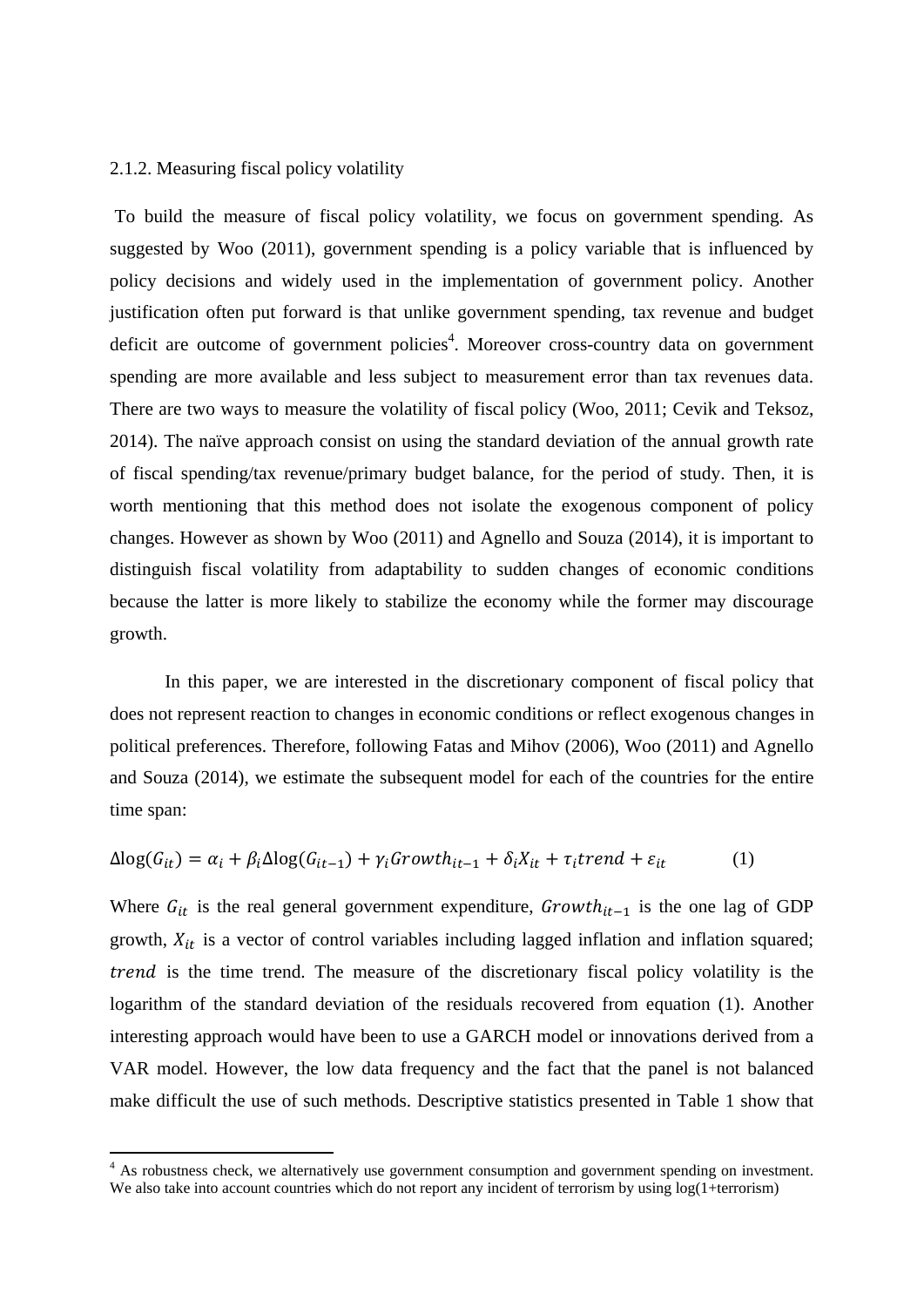the fiscal policy volatility ranges between a minimum of 0.01 and a maximum of 48.79 with an average value of 0.38 over the sample period. Likewise, consumption expenditures are less volatile than investment expenditures.

#### 2.2. Econometric Model

This section emphasizes on the empirical strategy which is adopted to identify the effect of terrorism on the fiscal policy volatility. The economic relationship we are interested in is the following:

# $\log(volatility)_{it} = constant + \gamma_i + \alpha \log(terroring)_{it} + X'_{it} \beta + \mu_{it}$  (2)

In equation (2),  $X'_{it}$  is a set of control variable and  $\mu_{it}$  is an unobserved error term. In line with the existing literature (see Woo, 2011; Agnello and Souza, 2014; Cevik and Teksoz, 2014), we use two set of control variables: macroeconomic controls and institutional controls.

| Variable                        | Obs | Mean      | Std. Dev. | Min            | Max            |
|---------------------------------|-----|-----------|-----------|----------------|----------------|
| <b>Fiscal Volatility</b>        | 261 | 0.3881972 | 3.235649  | 0.011986       | 48.79124       |
| Consumption volatility          | 226 | 0.6583591 | 5.880951  | 0.0047985      | 82.42039       |
| Investment volatility           | 226 | 0.7093238 | 6.292679  | 0.012983       | 88.83358       |
| Number of terrorist attacks     | 261 | 8.166922  | 22.27763  |                | 275.75         |
| Number of fiscal rules          | 226 | 0.3106195 | 0.6829821 | $\overline{0}$ | 3.8            |
| Number of fiscal national rules | 226 | 0.2238938 | 0.5690966 | $\overline{0}$ | 2.6            |
| Log(GDP growth instability)     | 261 | 3.177359  | 2.086936  | 0.4662542      | 15.48403       |
| Log(inflation instability)      | 261 | 62.427    | 398.4394  | 0.0420599      | 5107.9         |
| Trade openness                  | 261 | 65.22441  | 37.64371  | 10.31958       | 206.8792       |
| Financial openness              | 261 | 0.3708888 | 0.2977134 | $\theta$       |                |
| Log(population)                 | 261 | 9.602538  | 1.49517   | 6.394372       | 13.93222       |
| Democracy                       | 261 | 4.260089  | 5.067341  | $-9$           | 10             |
| Major government crisis         | 261 | 0.1817369 | 0.3326156 | $\overline{0}$ | $\overline{2}$ |
| Checks and balances             | 261 | 3.050447  | 1.63061   |                | 17             |
| Size of the cabinet             | 261 | 23.09042  | 6.906814  | 9.6            | 50             |
| Opposition fractionalization    | 261 | 0.4690242 | 0.2758221 | $\theta$       | 1              |
| Government fractionalization    | 261 | 0.1852818 | 0.2391341 | $\theta$       | 0.9221599      |
| Income inequality               | 261 | 44.81961  | 8.186243  | 24.55673       | 67.6332        |

**Table 1**: Descriptive statistics

The first group of controls includes growth volatility, logarithm of inflation volatility, trade openness, financial openness, logarithm of population and income inequality. The growth volatility is measured as the five years rolling standard deviation of the GDP growth. It is included to control for potential effects of macroeconomic shocks on fiscal policy. In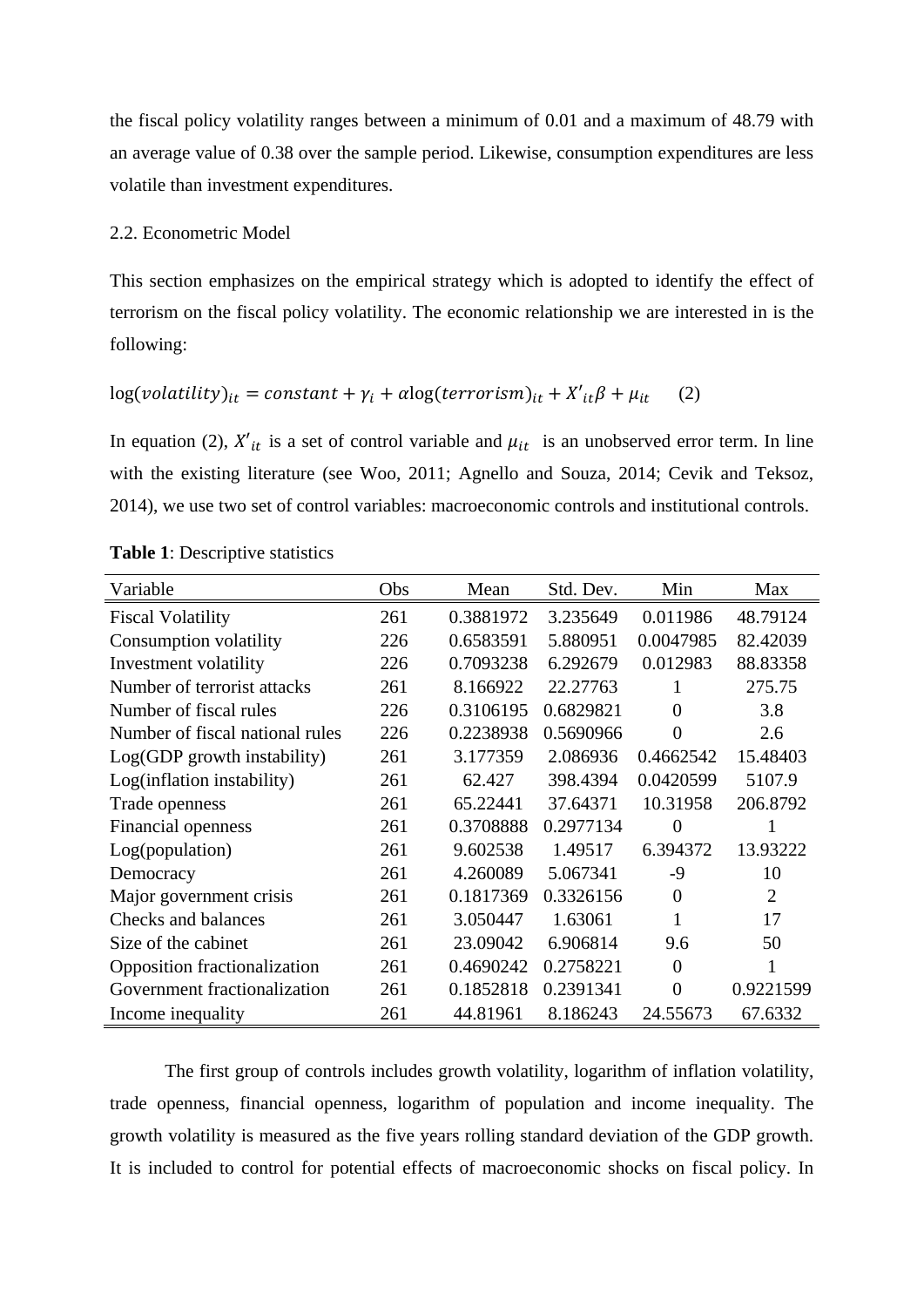fact, the government could be forced to adjust the budget in response to sudden change in growth prospects. We therefore expect a positive effect of growth volatility on the volatility of fiscal policy. Likewise the consumer price inflation volatility is the five years rolling standard deviation of the inflation and is included to control the destabilizing effect of external shocks such as terms of trade shocks or a depreciation of the real exchange rate<sup>5</sup>. Due to the fact that the high volatility of inflation increases the uncertainty in the conduct of fiscal policy, we expect a positive relationship between these two variables. Trade openness is measured as the sum of import and export in percentage of GDP. Following Rodrik (1998) and Woo (2011), we expect a positive relationship because greater openness exposes the country to more external shocks and greater exposure to external shocks induces important fluctuations in public spending. Similarly, financial openness measures the degree of capital account's openness and the extent to which the restrictions on international financial transactions are low. The total population enters regression to control for country size effects. As shown by Afonso et al (2010), larger country size helps to insure against idiosyncratic shocks, but spreads the cost of financing government expenditure on more taxpayers. We therefore expect a negative effect of population on fiscal policy volatility. Finally, income inequality is included in regression to take into account the potential effect of polarization on fiscal policy. As shown by Woo (2011), a high degree of polarization may lead to more volatility. Data related to growth, inflation, trade openness and population are drawn from the World Development Indicator of the World Bank. Data on financial openness are from Ito and Chinn (2013). The income inequality is measured by the Gini coefficient of gross income obtained from the Standardized World Income Inequality Database (SWIID).

Concerning the institutional controls, we use a measure of democracy, major government crises, check and balances, size of the cabinet, opposition fractionalization and Government fractionalization. As a measure of democracy, we use the variable Polity2 from the Polity IV project. This variable ranges between -10 (strongly autocratic) and +10 (strongly democratic) and measures the extent to which a country is democratic. Democracy implies more control on the executive and prevents the ruler to use excessive public spending to remain in power. The level of democracy should therefore be negatively correlated with fiscal policy volatility. Data on major government crises captures any rapidly developing situation

 $<sup>5</sup>$  Note that the results qualitatively remain unchanged when we control for the volatility of oil rent which might</sup> be a potential source of fiscal volatility in resource rich countries. The main drawback is that the inclusion of this variable may reduce the explanatory power of inflation which intended to capture price shocks of various sources.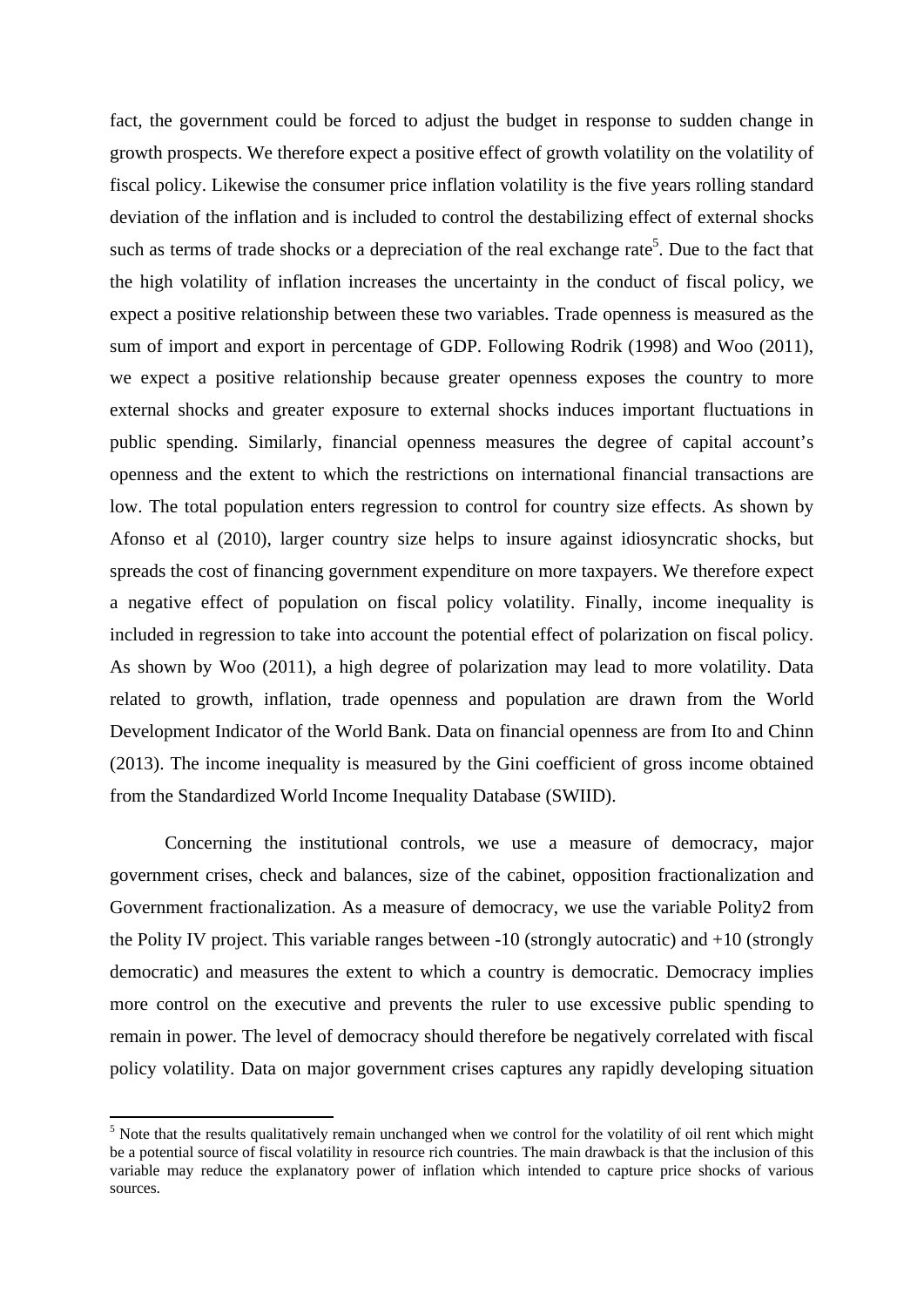(excluding revolts) that threatens to bring the downfall of the current regime. Likewise the size of the cabinet refers to the number of "cabinet rank" at the end of the year. These data are provided by the Cross National Time-Series Data Archives (CNTS). Government crisis is more likely to generate political instability. We then expect a positive relationship with fiscal policy volatility. At the same time, increased size of the cabinet leads to excessive expenditure and more volatility. The check and balances captures the extent to which the action of the executive can be controlled. This measure is provided by the Database of Political Institutions (DPI) of the World Bank. The effect of check and balances on fiscal policy volatility is controversial. According to Fatas and Mihov (2006) political constraints have a negative and significant impact on the volatility. However, using a full set of controls, Agnello et al (2014) find a positive but not significant effect. The fractionalization measures the probability that two deputies picked randomly from the legislature/opposition will be of different parties. We expect a positive relationship with fiscal volatility because more fractionalization induces greater infighting between various political groups (Acemoglu et al, 2003).

In equation (2), we are interested in identifying the coefficient  $\alpha$ , the effect of terrorism on fiscal policy volatility. We test the hypothesis that terrorism positively affects fiscal volatility in developing countries. In fact, an intensification of terrorist attacks induces a rise in public spending allocated to domestic security. This also drives the spending away from investment and reduces the tax base. Likewise terrorist incidents lead to higher uncertainty which affect the business climate and push the entrepreneurs to invest in activities for which they can easily and quickly withdraw their capital (Acemoglu et al, 2003). The descriptive statistics related to the control variables are presented in Table 1.

#### 2.3. Identification strategy

The simplest strategy to estimate the effect of terrorism on fiscal volatility is to use ordinary least square regression. However, this approach may raise three distinctive issues. Although terrorist incidents are less predictable, they are deeply rooted in economic and social deprivation. Therefore, terrorism can be considered as endogenous. Thus, by using ordinary least squared, we may be capturing reverse causality or the effect of some omitted characteristics that are correlated with terrorism. In addition terrorist incidents may be measured with error. In this context, OLS estimates will be biased and the effect of terrorism on fiscal volatility will not be interpreted as causal.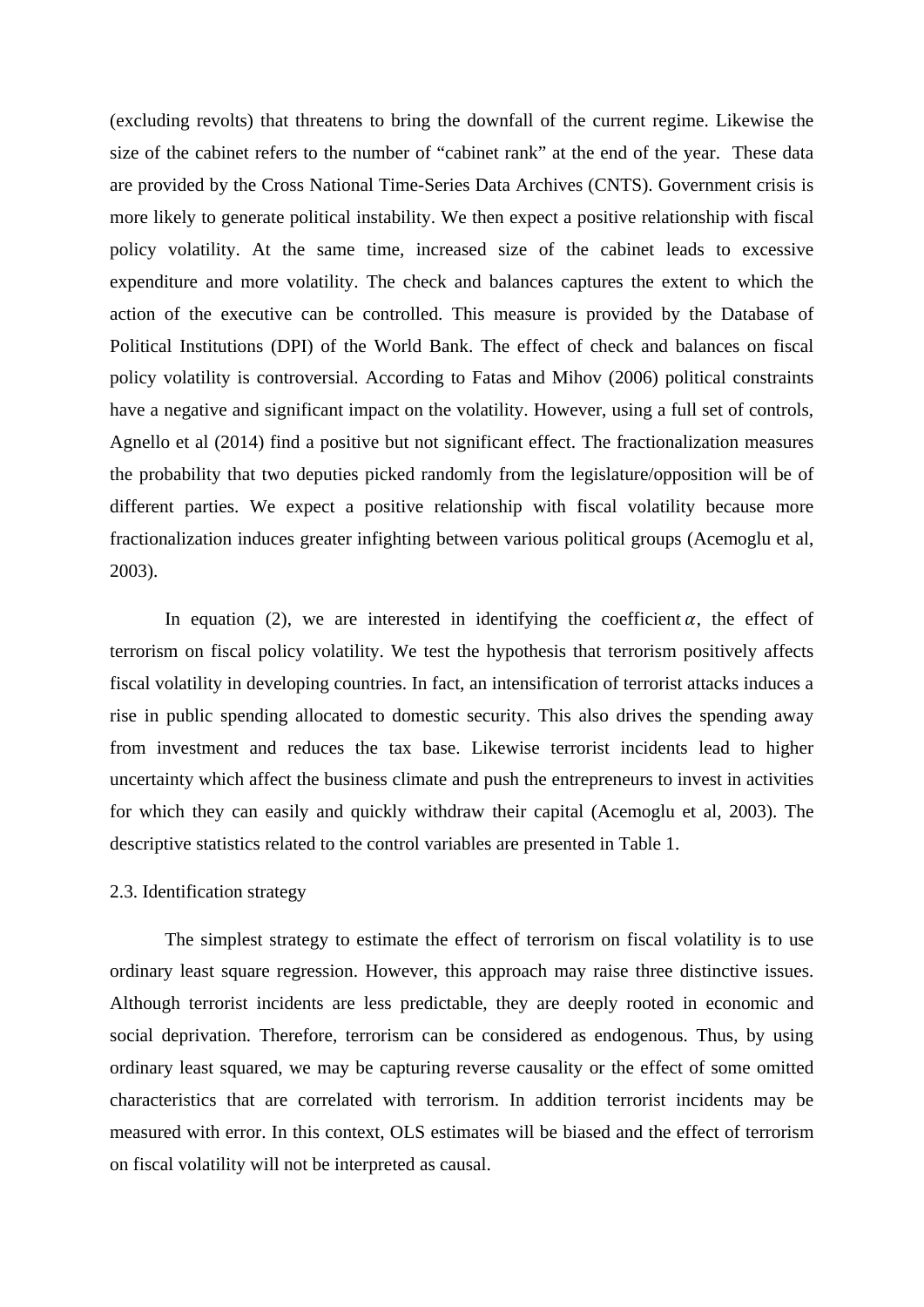In this research, our strategy is to instrument terrorism building on the existing literature on the determinants of conflicts. We argue that terrorism is more likely to occur in countries characterized by scarcity of economic resources due to long lasting economic shocks and high initial level of conflict. Specifically, we build our instrument of terrorist incidents by multiplying the initial level of terrorism in a specific country by the variation in rainfall. The formula used is the following:

#### $Inst_{it} = iter_i * rain_{it}$  (3)

In this equation,  $Inst_{it}$  is the exogenous determinant of terrorism, *iter<sub>i</sub>* is the initial level of terrorism, the number of terrorist incidents at the beginning of the sample period,  $rain_{it}$  measures rainfall shock and is calculated as the five years rolling standard deviation of rainfall.

There is an increasing body of the literature highlighting the effect of economic condition on the likelihood of conflict. In a well know paper, Miguel and al (2004) shows that negative growth shocks increase the likelihood of conflict and that this effect remains unchanged whether we consider a more democratic, richer or more ethnically diverse country. They also show that variation in rainfall can be considered as a source of exogenous variation of income growth. Recently Hsiang, Burke and Miguel (2014), drawing from various disciplines including economics, political science, geography and archeology, find a strong causal evidence of climate events on human conflicts. This effect holds for all major regions in the world and across time. We build upon these evidences to argue that variation in rainfall is a potential exogenous source of variation in the incidents of terrorism. However, this effect is more likely to be amplified by the initial level of terrorism. In fact, extreme initial level of terrorism may reveal the inability of society to solve issues such as conflict of ideas, land conflict or address political complaints peacefully (OECD, 2013). In addition, prolonged unresolved conflicts provide a fertile ground to the spread of terrorism (Fink and Barakat, 2013; Kis-Katos et al, 2011). Using a sample of 159 countries covering the period 1970-2007, Kis-Katos et al (2011) clearly show that terrorism increases with experiences of domestic conflict. Likewise, Drakos and Konstantinou (2013) provides evidence that terrorism risk is positively influenced by past terrorism risk. This analysis suggests that rainfall shock weighted by the initial level of conflict can be used as an instrument for the current incidence of terrorism. The use of initial values of variables as instrument also follows the suggestion of De la Croix and Doepke (2003), Bloomberg et al (2004). The rationale underlying this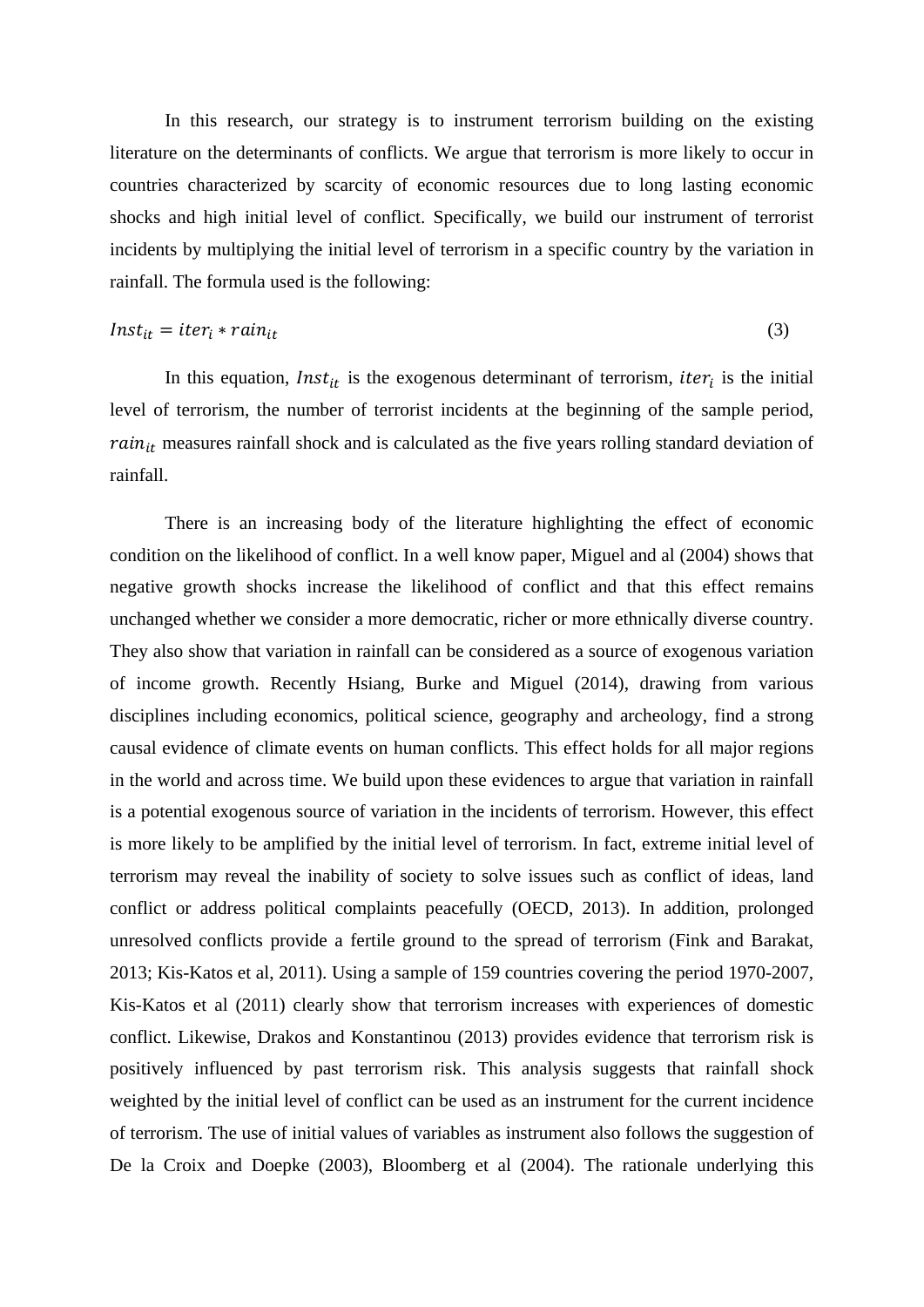instrumentation approach is that economic shocks as measured by the variation in rainfall increase the likelihood of terrorist attacks in the context where the culture of violence is deeply rooted<sup>6</sup>. Specifically, extreme variability in rainfall may exacerbate conflict over economic resources. In the context where the culture of violence is widespread, these conflicts are not solved through peaceful means and translate into terrorism. Figure 2 displays the first stage relationship between our instrument and the number of terrorist incidents on the whole sample period.

The figure shows a strong positive relationship between our instrument and the number of terrorist incidents. This suggests that rainfall is clearly a useful source of variation for identifying the causal effect of terrorism on fiscal volatility.

Figure 1: Average number of terrorist incidents versus the rainfall weighted by initial terrorism



A main issue in this type of exercise relates to the validity of exclusion restriction. A potential violation of the exclusion restriction may arise if rainfall instrument affects fiscal volatility through channels other than terrorism. We do not think that this is the case. In fact, the exogeneity of the instrument is intuitively plausible because there is no reason to believe

 $6$  Note that here we use the initial level of terrorism as a proxy of the culture of violence.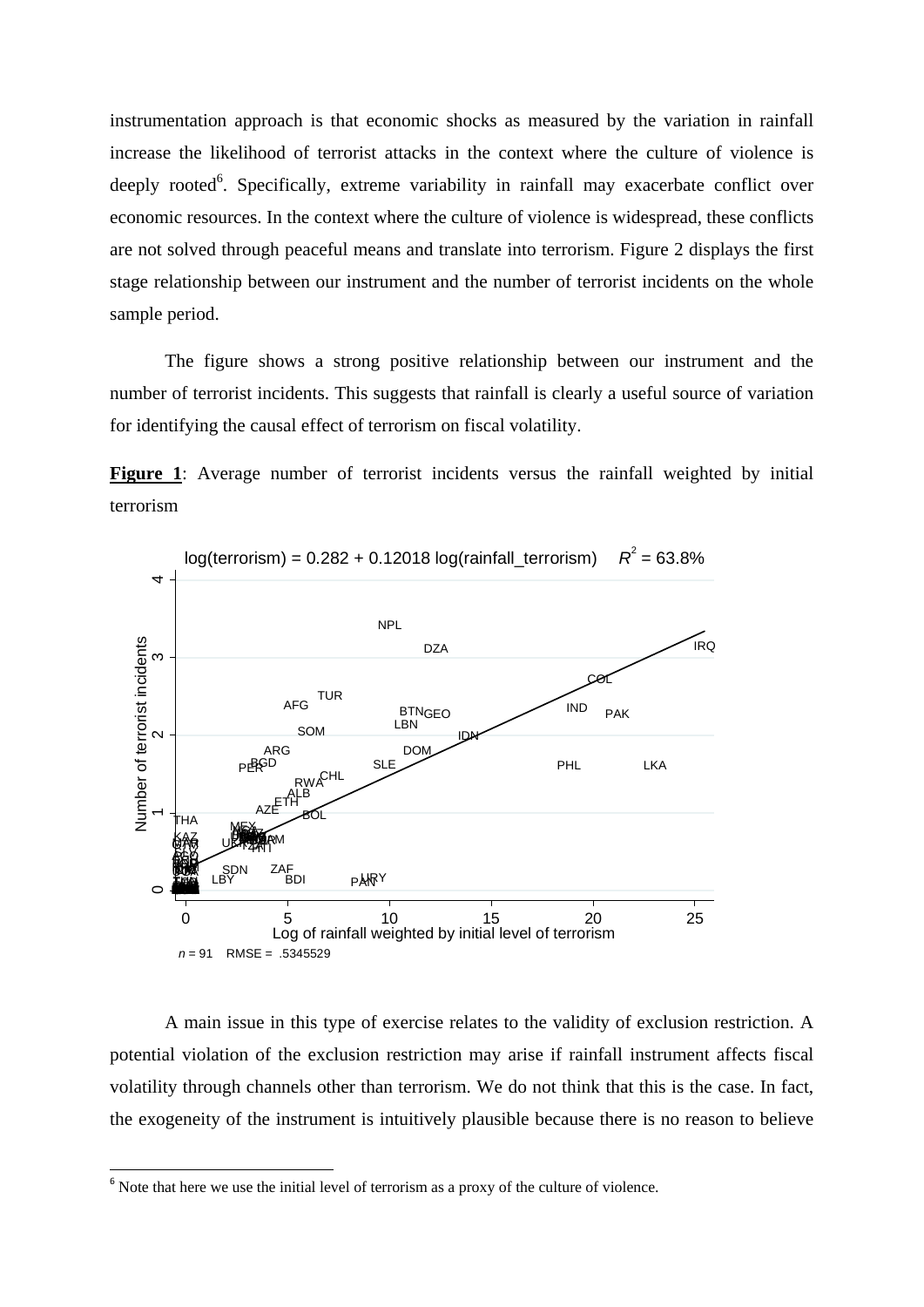that fiscal volatility drives the variability in rainfall. In addition, the current state of fiscal volatility is less likely to affect the initial level of terrorism. In this sense, our instrumental approach helps to rule out the issue of reverse causality. Nevertheless, the variability in rainfall can affect fiscal policy volatility through its effect on other determinants of conflict including GDP growth and inequality. To substantiate the validity of our identification strategy, we control for the volatility of growth and for inequality in the econometric model. We also show that the results are robust to the introduction of regional dummies that permit to take into account spillover effects and common regional effect. Besides, to address the issue of measurement bias which is also a potential source of endogeneity, we use five-year nonoverlapping mean in the panel data analysis

We follow in this line Woo (2011) and Agnello and Souza (2014). In addition to the use of an instrument, we control for a full set of macroeconomic and institutional variables to avoid the omitted variable bias. In addition, we use the Fuller's modified Limited Information Maximum Likelihood (LIML) which is more robust to weak instrument (Stock and Yogo, 2004; Davidson and Mackinnon, 2006a).

#### **3. Empirical findings**

#### 3.1. Graphical evidence and baseline regressions

The first step of our investigation consists of comparing the magnitude of the volatility before and after a major episode of terrorist attack. We define a major episode of terrorist attack as the maximum number of terrorist incidents faced by a country over the sample period. We drop from the sample<sup>7</sup> countries whose the highest number of terrorist incidents occurs at the beginning of the sample period. The reasoning underlying this test is that fiscal policy responds to the change in the frequency of terrorist attacks. Therefore, we expect that on average the volatility of fiscal policy will be greater after a major terrorist incident. Figure 2 presents the level of volatility before and after a peak year of terrorist attacks.

The figure shows that after a peak year of terrorist attacks, the volatility of fiscal policy is more than twice as the corresponding level observed prior the attack. In the same manner, we split the sample around the median of the distribution and compare the volatility above and below the median. On average countries above the median experiences 14 terrorist

<sup>7</sup> Only in this specific test.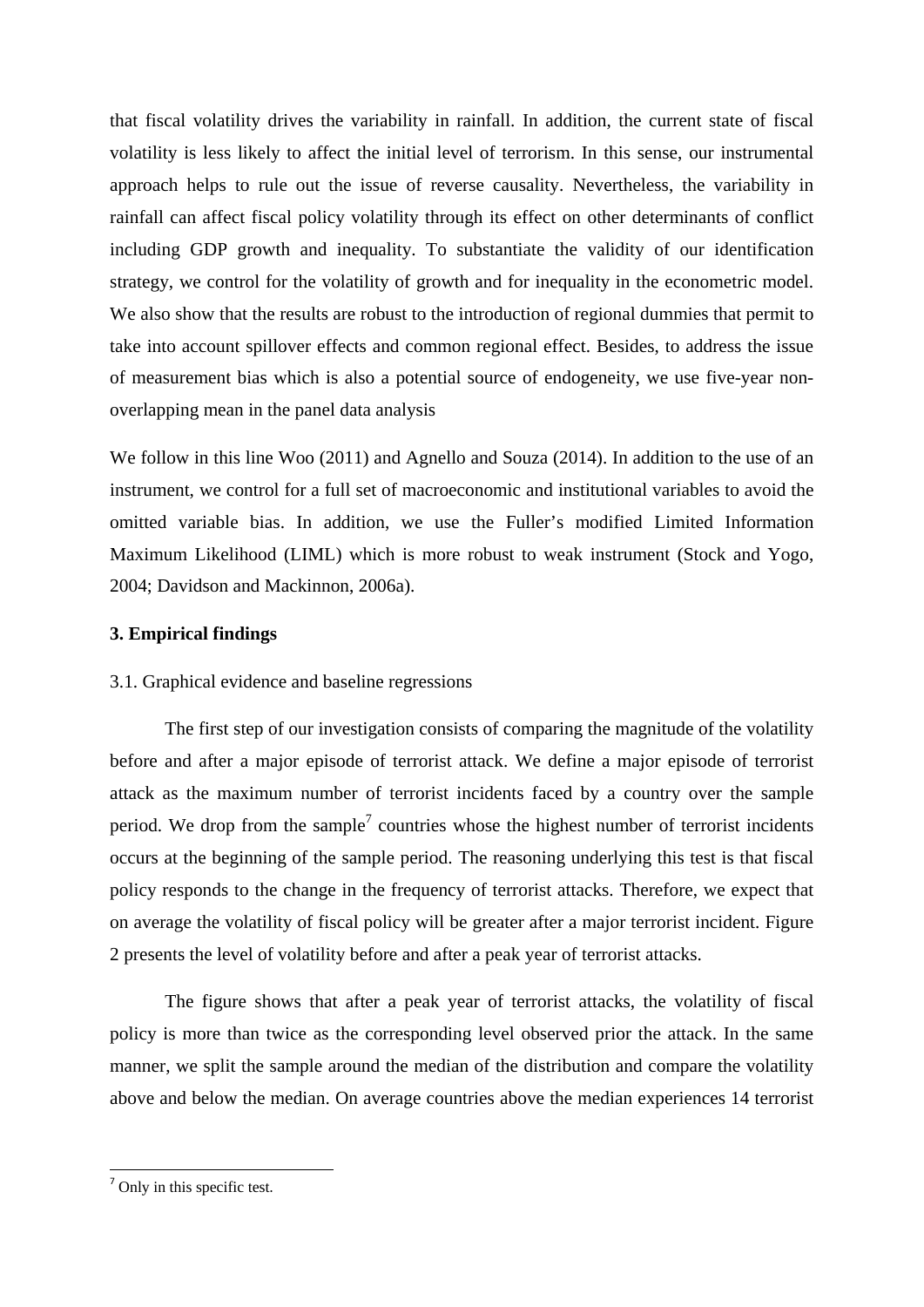incidents. This is almost fourteen times the number of terrorist attacks faces by countries that are below the median. Figure 3 presents the results.



**Figure 2**: Volatility of fiscal policy, before and after major episode of terrorist incident

### **Source: Author's calculations**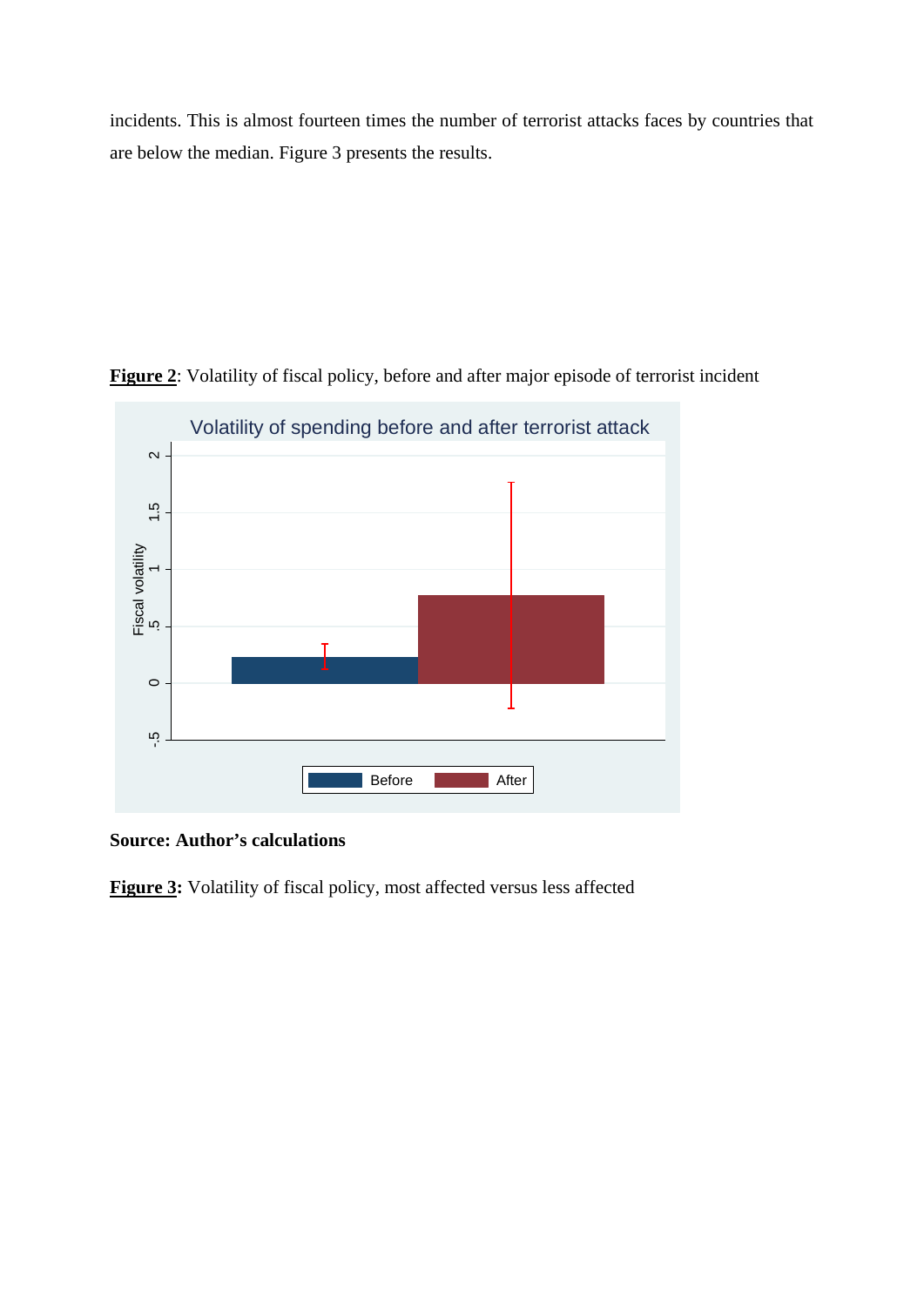

#### **Source: Author's calculations**

To further the analysis, based on the previous results, we perform a difference in difference treatment effect estimation. Specifically, we built our treatment variable by splitting the sample between most affected and less affected countries according to the median of the distribution. Thus we generate a variable taking the value 1 for countries that record a number of terrorist incidents above the median, and 0 otherwise. In order to construct the variable of policy change, for each country we record the year corresponding to the maximum number of terrorist attacks undergo over the sample period. Therefore, our policy variable takes the value 1 for the years following the major episode of terrorist attacks. The results of the difference in difference estimates are presented in Table 2 and confirm the positive effect of terrorism on fiscal policy volatility. A one percent increase in the number of terrorist attacks induces a rise of volatility of 0.24 to 0.31 percent. Although, this result cannot be claimed as causal because there is no evidence that the parallel path assumption holds in this case, it provides a preliminary evidence while allowing to control for a wide range of explanatory variables.

|  |  | <b>Table 2:</b> Terrorism and fiscal volatility, difference in difference estimates |  |
|--|--|-------------------------------------------------------------------------------------|--|
|  |  |                                                                                     |  |

| Dependent variable: employment |           |          |           |          |          |          |
|--------------------------------|-----------|----------|-----------|----------|----------|----------|
| After terrorist attack=1       | $-0.0465$ | 0.0686   | $-0.0633$ | 0.00718  | 0.0140   | 0.0622   |
|                                | (0.0605)  | (0.0449) | (0.0669)  | (0.0751) | (0.0750) | (0.0900) |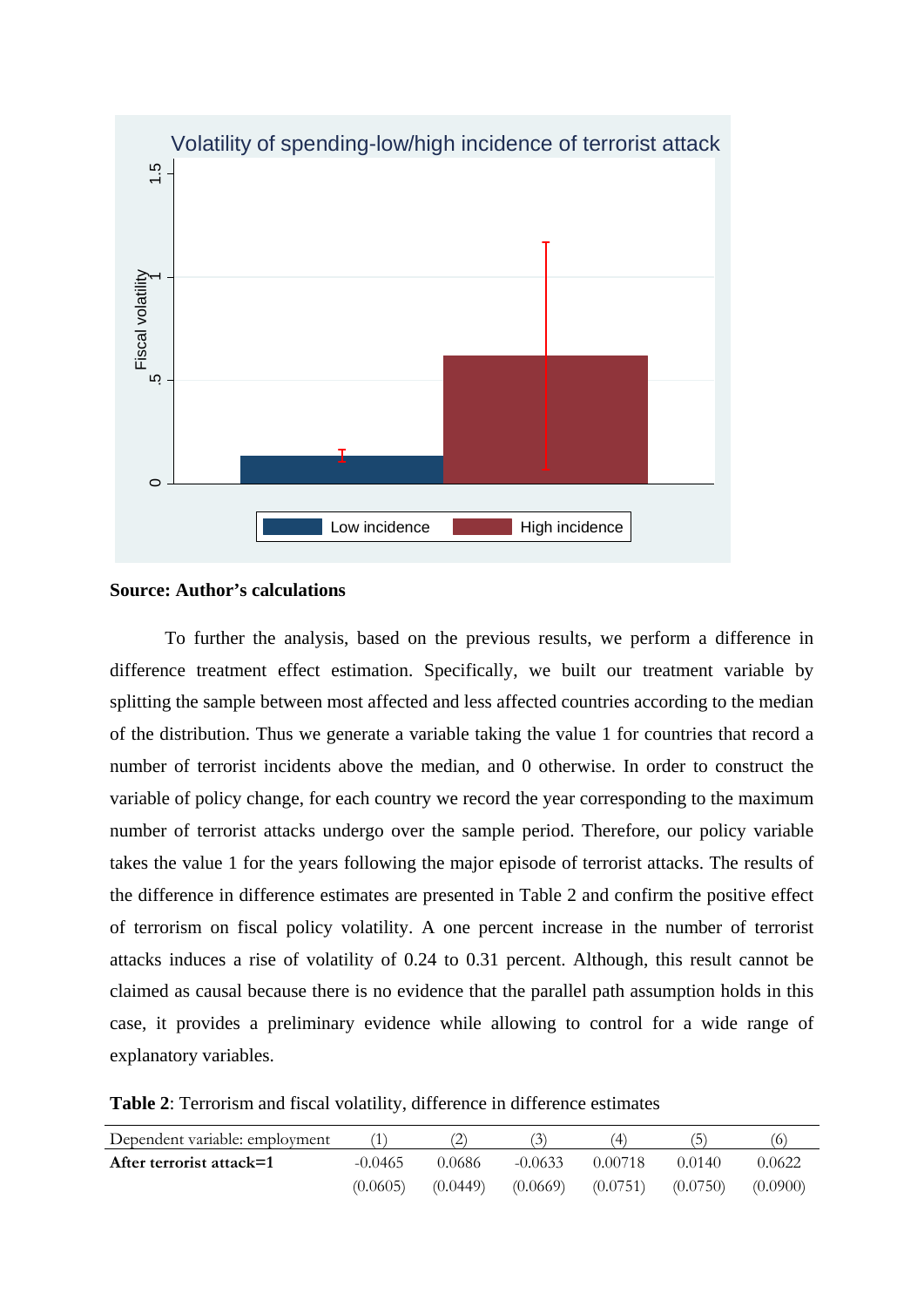| Most affected country=1      | $-0.600***$ | $-0.247***$ | 0.162      | $-0.450$  | 0.429     | 0.313     |
|------------------------------|-------------|-------------|------------|-----------|-----------|-----------|
|                              | (0.110)     | (0.0846)    | (0.292)    | (0.327)   | (0.361)   | (1.227)   |
| Difference in Difference     | $0.245*$    | $0.201**$   | $0.281***$ | $0.278**$ | $0.261**$ | $0.313**$ |
|                              | (0.138)     | (0.101)     | (0.107)    | (0.120)   | (0.119)   | (0.132)   |
| Log(GDP growth instability)  |             | Yes         | Yes        | Yes       | Yes       | Yes       |
| Log(inflation instability)   |             | Yes         | Yes        | Yes       | Yes       | Yes       |
| Trade openness               |             | Yes         | Yes        | Yes       | Yes       | Yes       |
| Financial openness           |             | Yes         | Yes        | Yes       | Yes       | Yes       |
| Log(population)              |             | Yes         | Yes        | Yes       | Yes       | Yes       |
| Democracy                    |             |             | Yes        | Yes       | Yes       | Yes       |
| Major government crisis      |             |             | Yes        | Yes       | Yes       | Yes       |
| Checks and balances          |             |             |            | Yes       | Yes       | Yes       |
| Size of the cabinet          |             |             |            | Yes       | Yes       | Yes       |
| Opposition fractionalization |             |             |            |           | Yes       | Yes       |
| Government fractionalization |             |             |            |           | Yes       | Yes       |
| Income inequality            |             |             |            |           |           | Yes       |
| Number of casualties         |             |             |            |           |           |           |
| Intercept                    | Yes         | Yes         | Yes        | Yes       | Yes       | Yes       |
| Country dummies              |             |             | Yes        | Yes       | Yes       | Yes       |
| Observations                 | 1,199       | 1,179       | 1,143      | 982       | 975       | 806       |
| Adjusted R squared           | 0.039       | 0.474       | 0.587      | 0.604     | 0.612     | 0.619     |

**Note:** Standard errors in parentheses.  $* p < 0.1$ ,  $** p < 0.05$ ,  $*** p < 0.01$ 

Table 3 presents the OLS estimates of the effect of terrorism on fiscal policy volatility. In the first three columns, in addition to the traditional controls, we add region fixed effects and time effects.

### **Table** 3: Terrorism and the volatility of fiscal policy, OLS-Fixed Effect

|                                  | (1)         | (2)                     | (3)         | (1)           | (2)                     | (3)          |
|----------------------------------|-------------|-------------------------|-------------|---------------|-------------------------|--------------|
|                                  |             | <b>OLS</b>              |             |               | <b>OLS</b>              |              |
| Dependent variable               |             | Log(fiscal instability) |             |               | Log(fiscal instability) |              |
| Log(number of terrorist attacks) | $0.113***$  | $0.150***$              | $0.136***$  | 0.0452        | $0.0709**$              | $0.0661*$    |
|                                  | (0.0439)    | (0.0432)                | (0.0438)    | (0.0355)      | (0.0335)                | (0.0346)     |
| Log(GDP growth instability)      | $0.0361**$  | $0.0307**$              | $0.0480**$  | $0.0398***$   | $0.0353***$             | $0.0516***$  |
|                                  | (0.0149)    | (0.0156)                | (0.0194)    | (0.0121)      | (0.0126)                | (0.0162)     |
| Log(inflation instability)       | $0.407***$  | $0.419***$              | $0.442***$  | $0.408***$    | $0.422***$              | $0.441***$   |
|                                  | (0.0817)    | (0.0754)                | (0.0850)    | (0.0770)      | (0.0719)                | (0.0774)     |
| Trade openness                   | $0.00379**$ | $0.00419**$             | $0.00400**$ | $0.00366$ *** | $0.00377***$            | $0.00354***$ |
|                                  | (0.00182)   | (0.00166)               | (0.00187)   | (0.00138)     | (0.00125)               | (0.00130)    |
| Financial openness               | $-0.137$    | $-0.127$                | $-0.0320$   | $-0.127$      | $-0.135$                | $-0.0201$    |
|                                  | (0.202)     | (0.195)                 | (0.217)     | (0.168)       | (0.163)                 | (0.168)      |
| Log(population)                  | $-0.0582*$  | $-0.0936***$            | $-0.0752**$ | $-0.0696*$    | $-0.100***$             | $-0.0804**$  |
|                                  | (0.0347)    | (0.0316)                | (0.0298)    | (0.0368)      | (0.0349)                | (0.0348)     |
| Democracy                        | $-0.0222**$ | $-0.0245***$            | $-0.0224**$ | $-0.0278***$  | $-0.0270***$            | $-0.0274***$ |
|                                  | (0.00960)   | (0.00875)               | (0.0101)    | (0.00806)     | (0.00744)               | (0.00912)    |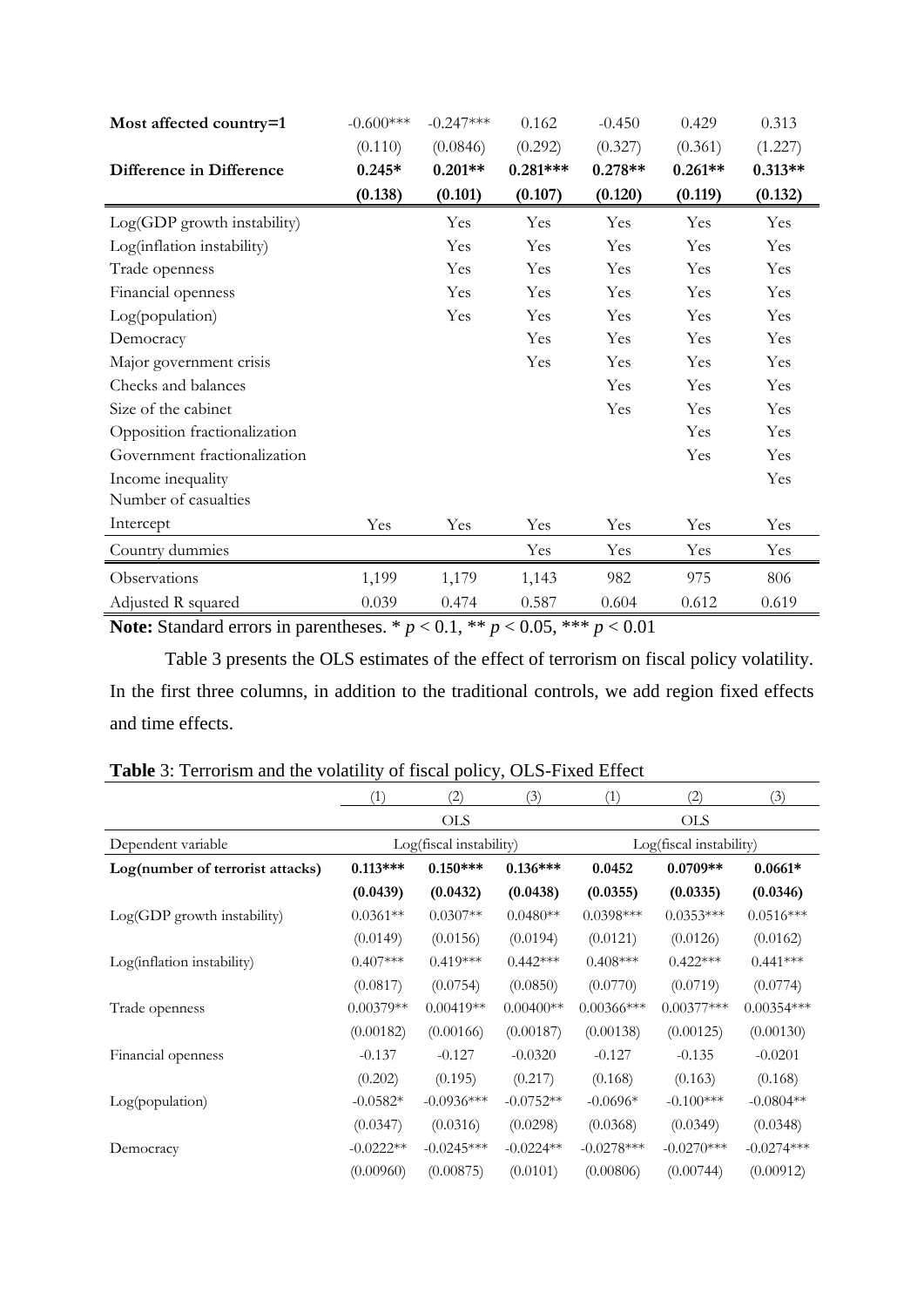| Major government crisis      | 0.0193      | 0.00332     | $-0.000409$ | $-0.0807**$ | $-0.0804**$ | $-0.0893*$  |
|------------------------------|-------------|-------------|-------------|-------------|-------------|-------------|
|                              | (0.0906)    | (0.0858)    | (0.100)     | (0.0378)    | (0.0383)    | (0.0481)    |
| Checks and balances          | $0.0662**$  | 0.0302      | $0.0316*$   | $0.0630***$ | $0.0388**$  | $0.0421***$ |
|                              | (0.0262)    | (0.0205)    | (0.0189)    | (0.0216)    | (0.0184)    | (0.0159)    |
| Size of the cabinet          | $-0.00279$  | $-0.00292$  | $-0.00155$  | $-0.00538$  | $-0.00582$  | $-0.000650$ |
|                              | (0.00542)   | (0.00516)   | (0.00497)   | (0.00648)   | (0.00632)   | (0.00662)   |
| Opposition fractionalization |             | $0.358**$   | 0.309       |             | $0.322***$  | $0.287**$   |
|                              |             | (0.151)     | (0.197)     |             | (0.0947)    | (0.134)     |
| Government fractionalization |             | $0.499**$   | $0.424**$   |             | $0.457***$  | $0.375**$   |
|                              |             | (0.196)     | (0.212)     |             | (0.147)     | (0.147)     |
| Income inequality            |             |             | 0.00173     |             |             | 0.00929     |
|                              |             |             | (0.0105)    |             |             | (0.00802)   |
| Intercept                    | $-2.984***$ | $-2.862***$ | $-3.229***$ | $-2.750***$ | $-2.642***$ | $-3.446***$ |
|                              | (0.538)     | (0.476)     | (0.777)     | (0.380)     | (0.338)     | (0.725)     |
| Continent fixed effect       | Yes         | Yes         | Yes         |             |             |             |
| Country fixed effect         |             |             |             | Yes         | Yes         | Yes         |
| Year fixed effects           | Yes         | Yes         | Yes         | Yes         | Yes         | Yes         |
| Observations                 | 296         | 296         | 261         | 296         | 296         | 261         |
| R-squared                    | 0.526       | 0.554       | 0.559       | 0.505       | 0.532       | 0.541       |
| Number of groups             | 66          | 66          | 65          | 66          | 66          | 65          |
| Number of years              | 7           | 7           | 7           | 7           | 7           | 7           |

**Note**: Robust standard errors in parentheses. Standard errors in parentheses. \*\*\* p<0.01, \*\* p<0.05, \* p<0.1

According to the estimates, terrorism increases the volatility of fiscal policy by a magnitude ranging between 0.11% and 0.15%. The main macroeconomic controls are also significant with the expected sign. When fixed effects are introduced in the model, the effect of terrorism drops by more than a half, implying that a 100 percent increase in terrorist attacks raises the volatility by 6%.

Table 4 reports the estimates of the instrumental variable regression. Columns (1) to (3) present the results with region and time effects. The Driscoll & Kraay standard errors are reported to account for cross-sectional and temporal dependence (Driscoll & Kraay, 1998; Hoechle, 2007). According to these estimates, a one percent increase in the number of terrorist attacks leads to 0.33% rise of fiscal volatility. In other words, doubling the number of terrorist attacks will increase the volatility of fiscal policy by 33%.

In the next three columns we add country fixed effects in the model. As observed in the OLS case, the magnitude of the coefficients of terrorism drops by more than 50%. This may be an insight that specific country characteristics explain an important part of the observed variability of fiscal policy. Concerning the validity of our identification strategy, the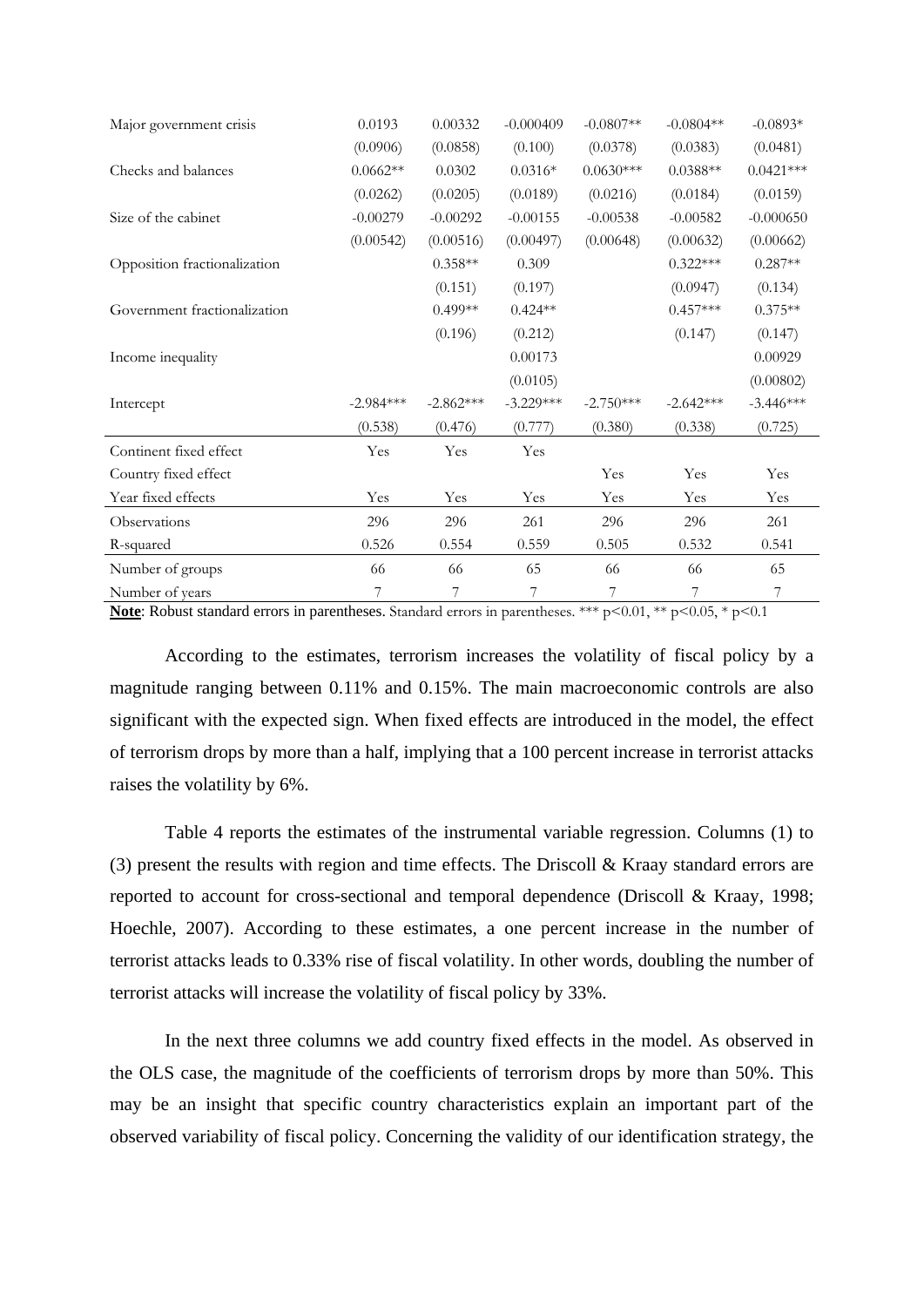first stage regression suggests that our instrument is not weak as the first-stage F-statistics are far above the critical values of Stock and Yogo (2005).

Table 4 also shows that the main macroeconomic controls enter in regression with the positive expected sign and most of them are significant at the 1% level. Specifically, the fiscal volatility is positively correlated with growth instability, inflation and trade openness while it is negatively affected by the size of the population.

The observed negative effect of population confirms the findings of Agnello and Souza (2014) and suggests that smaller countries face more volatility due to their wider exposure to idiosyncratic shocks. Likewise, our results are in line with those of Cevik and Teksoz (2014) showing that the GDP growth volatility has a positive and significant effect on fiscal volatility. However, contrary to ours results, they did not find a significant effect of the volatility of consumer price inflation. Two main reasons may explain this difference in the results. First, their paper focuses on emerging and developed countries while our focus is on developing countries. Second they control for the volatility of natural resource rent which can sometimes translate into inflation. In regards to the institutional variables, an increase in the level of democracy reduce the volatility of fiscal policy by 3%. This result is consistent with the previous empirical literature (See Acemoglu et al, 2003; Agnello et Souza, 2014). In the same time, the higher the fractionalization within the government and within the opposition, the higher the volatility of fiscal policy. Our results do not support the hypothesis of a positive effect of income inequality on fiscal policy volatility. This contrasts with the finding of Woo (2011).

Two surprising results emerge from Table 4. First, the coefficient of the check and balances does not have the expected sign. The reported effect is positive and significant, especially in the fixed effect model. This contrasts with previous evidences suggesting that more control on the ruler is associated with lower fiscal policy volatility. A potential explanation of this result is that in the context where both the government and the opposition are made up of political parties coming from different background, the higher their power on the executive the higher the difficulty to reach an agreement on the conduct of the fiscal policy.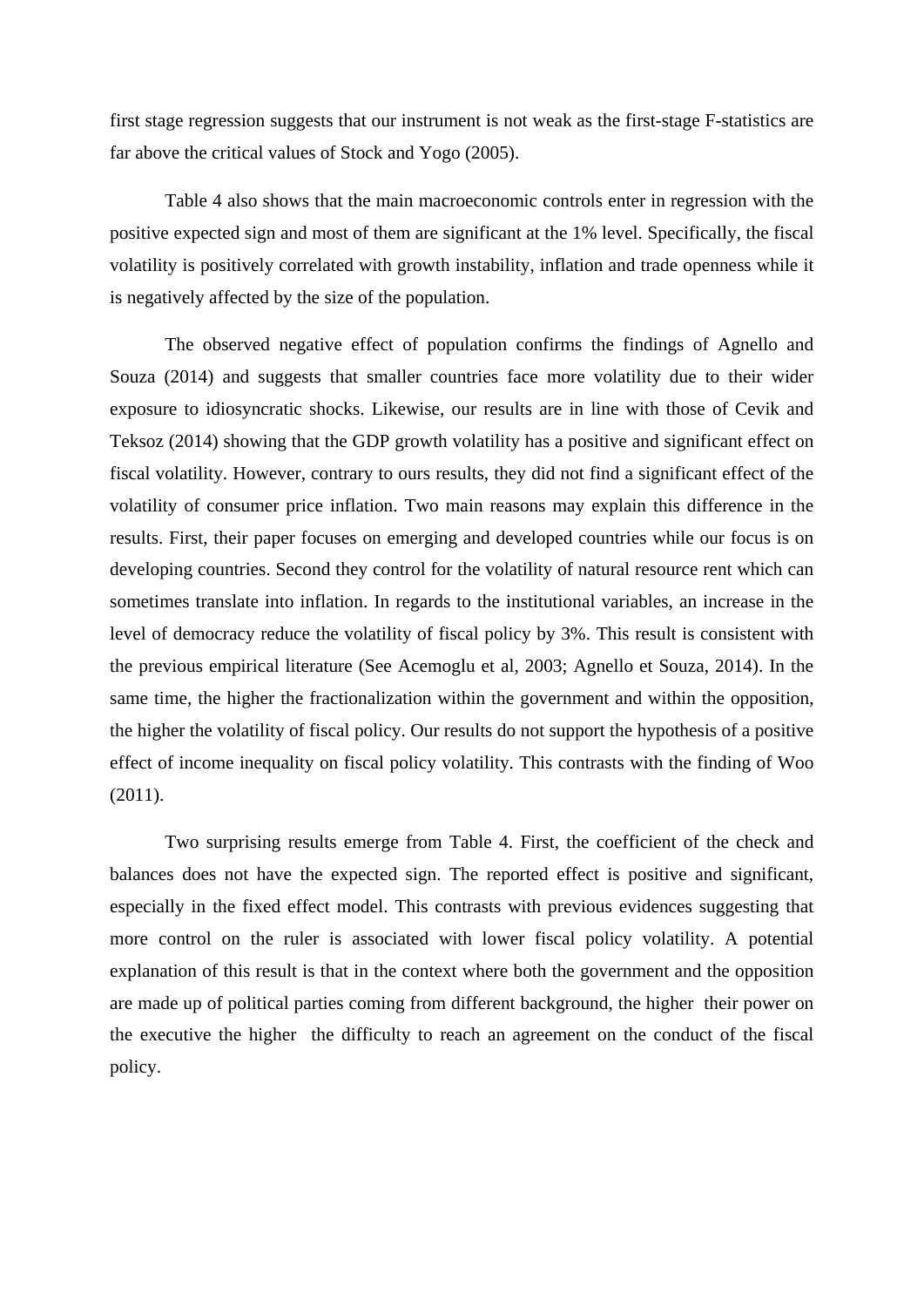|                                  | (1)         | (2)                     | (3)        | (1)          | (2)                     | (3)          |
|----------------------------------|-------------|-------------------------|------------|--------------|-------------------------|--------------|
|                                  |             | Log(fiscal instability) |            |              | Log(fiscal instability) |              |
| Log(number of terrorist attacks) | $0.283**$   | $0.341***$              | $0.331***$ | $0.126**$    | $0.205***$              | $0.259**$    |
|                                  | (0.111)     | (0.117)                 | (0.120)    | (0.0538)     | (0.0770)                | (0.109)      |
| Log(GDP growth instability)      | $0.037*$    | 0.029                   | $0.050*$   | $0.0452***$  | $0.0407***$             | $0.0630***$  |
|                                  | (0.022)     | (0.021)                 | (0.026)    | (0.0143)     | (0.0138)                | (0.0193)     |
| Log(inflation instability)       | $0.464***$  | $0.482***$              | $0.501***$ | $0.449***$   | $0.470***$              | $0.488***$   |
|                                  | (0.087)     | (0.080)                 | (0.089)    | (0.101)      | (0.0922)                | (0.0959)     |
| Trade openness                   | $0.005***$  | $0.006***$              | $0.006***$ | $0.00488**$  | $0.00521**$             | $0.00535**$  |
|                                  | (0.002)     | (0.002)                 | (0.002)    | (0.00227)    | (0.00223)               | (0.00235)    |
| Financial openness               | $-0.096$    | $-0.044$                | 0.082      | $-0.178$     | $-0.156$                | $-0.0117$    |
|                                  | (0.172)     | (0.167)                 | (0.180)    | (0.154)      | (0.156)                 | (0.166)      |
| Log(population)                  | $-0.070*$   | $-0.115**$              | $-0.091*$  | $-0.0653$    | $-0.113***$             | $-0.108**$   |
|                                  | (0.041)     | (0.046)                 | (0.050)    | (0.0482)     | (0.0416)                | (0.0441)     |
| Democracy                        | $-0.025***$ | $-0.029***$             | $-0.025**$ | $-0.0335***$ | $-0.0337***$            | $-0.0336***$ |
|                                  | (0.009)     | (0.009)                 | (0.010)    | (0.00801)    | (0.00844)               | (0.0106)     |
| Major government crisis          | $-0.087$    | $-0.102$                | $-0.097$   | $-0.177**$   | $-0.199**$              | $-0.230*$    |
|                                  | (0.125)     | (0.130)                 | (0.135)    | (0.0691)     | (0.0843)                | (0.120)      |
| Checks and balances              | $0.061**$   | 0.022                   | 0.017      | $0.0595***$  | $0.0307*$               | $0.0256*$    |
|                                  | (0.026)     | (0.025)                 | (0.027)    | (0.0186)     | (0.0164)                | (0.0142)     |
| Size of the cabinet              | $-0.010$    | $-0.011$                | $-0.009$   | $-0.0118$    | $-0.0122$               | $-0.00569$   |
|                                  | (0.008)     | (0.007)                 | (0.008)    | (0.00791)    | (0.00825)               | (0.00908)    |
| Opposition fractionalization     |             | $0.473***$              | $0.442**$  |              | $0.421**$               | $0.433*$     |
|                                  |             | (0.175)                 | (0.188)    |              | (0.169)                 | (0.258)      |
| Government fractionalization     |             | $0.581***$              | $0.473**$  |              | $0.490***$              | $0.356***$   |
|                                  |             | (0.206)                 | (0.229)    |              | (0.141)                 | (0.137)      |
|                                  |             |                         |            |              |                         |              |

**Table 4:** Terrorism and the volatility of fiscal policy, Instrumental variables estimates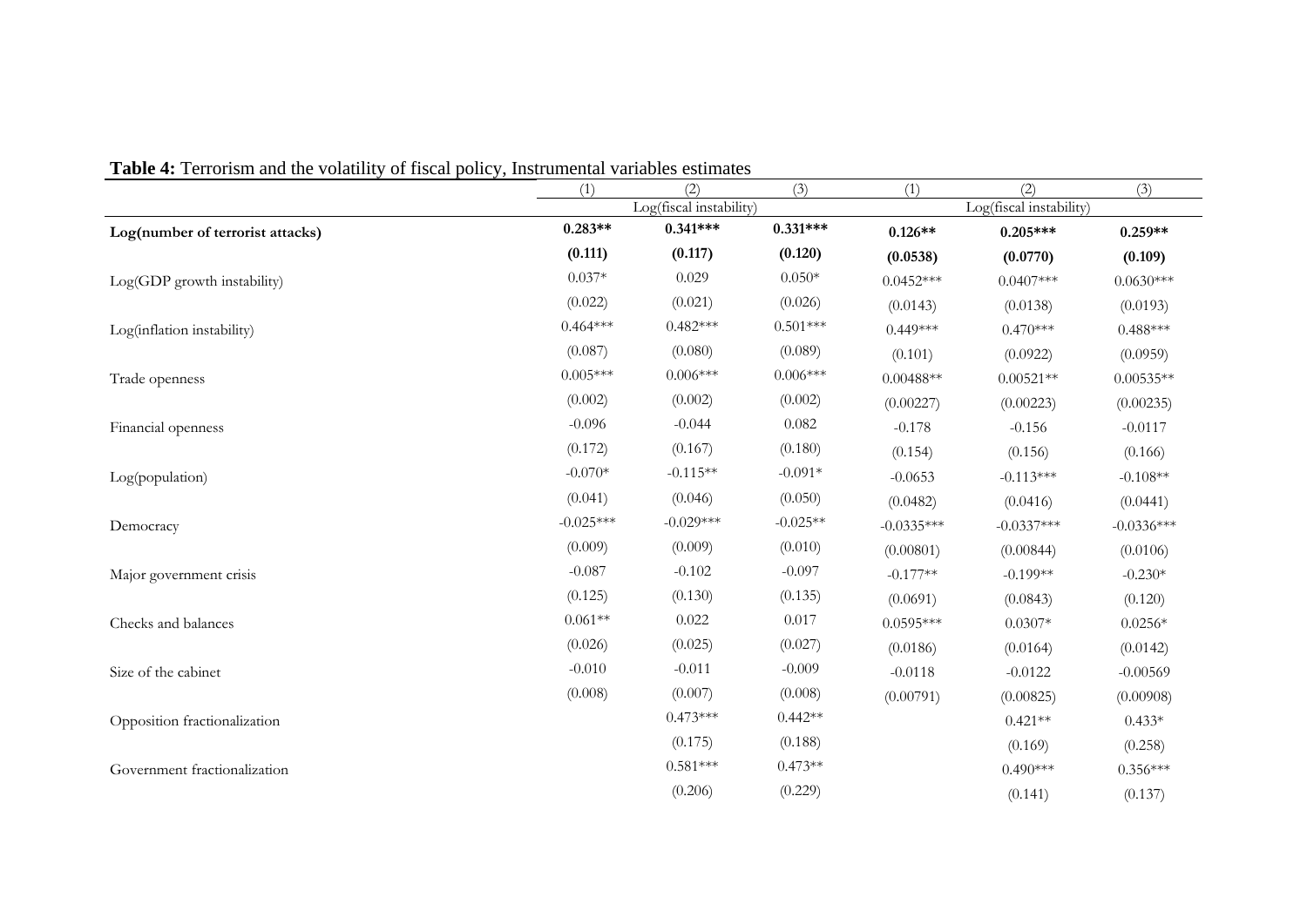| Income inequality                                |             |             | 0.001       |             |             | 0.0112      |
|--------------------------------------------------|-------------|-------------|-------------|-------------|-------------|-------------|
|                                                  |             |             | (0.008)     |             |             | (0.00823)   |
| Intercept                                        | $-2.950***$ | $-2.839***$ | $-3.362***$ | $-3.001***$ | $-2.785***$ | $-3.501***$ |
|                                                  | (0.490)     | (0.453)     | (0.581)     | (0.571)     | (0.485)     | (0.801)     |
| Continent fixed effect<br>Year fixed effects     | Yes         | Yes         | Yes         | Yes         | Yes         | Yes         |
|                                                  | Yes         | Yes         | Yes         |             |             |             |
| Country fixed effects                            |             |             |             | Yes         | Yes         | Yes         |
| <b>First stage</b>                               |             |             |             |             |             |             |
| Log(rainfall weighted by initial terrorism), t-1 | $0.064***$  | $0.062***$  | $0.060***$  | $0.064***$  | $0.062***$  | $0.060***$  |
|                                                  | (0.010)     | (0.010)     | (0.010)     | (0.003)     | (0.004)     | (0.006)     |
| <i>Observations</i>                              | 257         | 257         | 230         | 257         | 257         | 230         |
| No of countries                                  | 66          | 66          | 65          | 66          | -66         | 65          |
| R squared                                        | 0.53        | 0.55        | 0.57        | 0.53        | 0.55        | 0.56        |
| F-stat for weak identification.                  | 41.877      | 39.607      | 36.304      | 288.21      | 168.93      | 90.90       |

Note: Robust standard errors in parentheses. Standard errors in parentheses. \*\*\* p<0.01, \*\* p<0.05, \* p<0.1.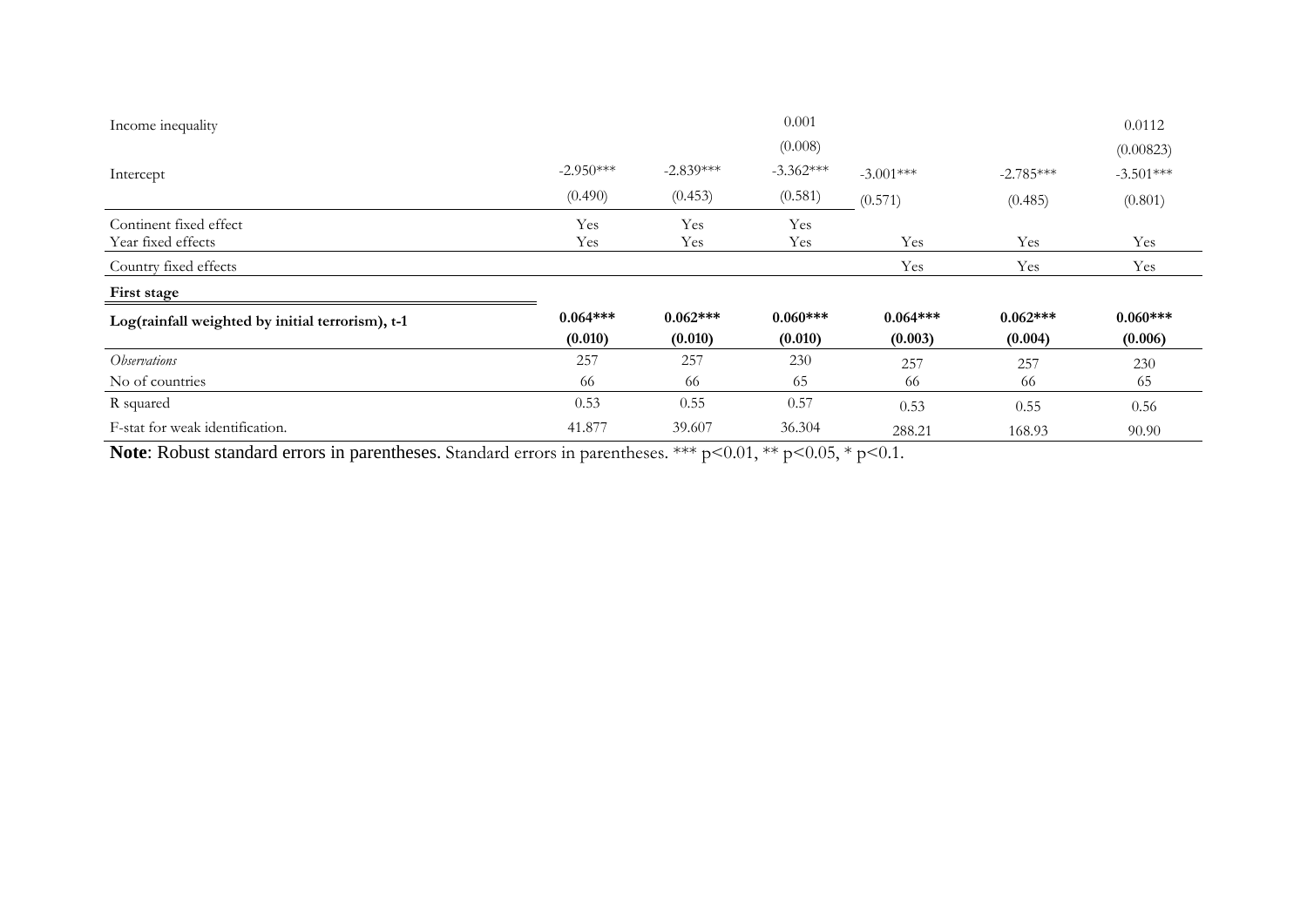This obviously leads to more fiscal policy volatility. Our findings also suggest that once the model is controlled for fixed effect, the number of major economic crises reduce fiscal volatility. A possible interpretation of this result is that when both the government and the opposition are divided on the way of conducting fiscal policy, major crises allow returning to a more orthodox fiscal policy.

In order to have a better understanding of the main findings of the panel data regression, figure 4 shows the predictive effect of terrorist attacks over the entire sample period.





#### **Source**: Author's calculations

We allow the number of terrorist incidents to vary from the minimum value to the maximum while keeping the other controls at the mean. The figure shows that fiscal volatility indeed increases with the number of terrorist attacks. At the same time, the effect of terrorism seems to decrease over time. The speed of the decrease is lower at the upper level of the distribution of terrorist attacks. For countries at the lower level of the distribution, the effect of terrorism drops by 6.51% while the corresponding fall is 4.63% at the upper level of the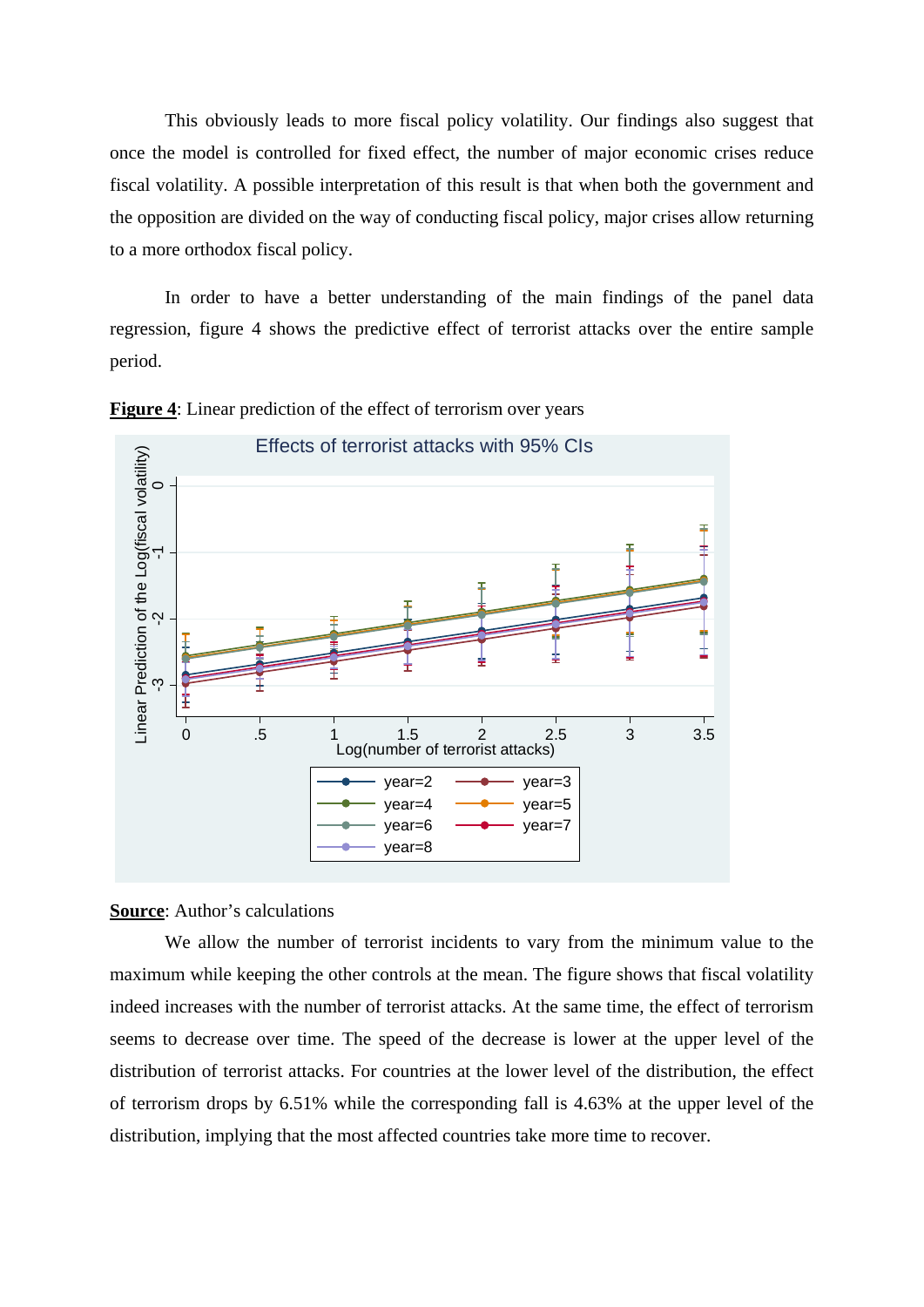We run a similar exercise and at the same time analyze the variation of the responses across regions. Figure 5 shows South Asia as the less responsive region and Sub-Saharan Africa as the most responsive one. This result confirms the findings of previous studies on the high vulnerability of Sub-Saharan Africa.



**Figure 5**: Linear prediction of the effect of terrorism across regions.

**Source:** Author's calculations

#### 3.2. Robustness check

We propose three tests to check the robustness of our findings. First, we rerun the analysis using alternative measures of terrorist incidents. Second, we propose alternative identification strategies to infer the causal effect of terrorism on fiscal volatility. Finally, we breakdown the fiscal policy variable to see which of the consumption and investment spending is more responsive to terrorist shocks.

#### 3.2.1. Alternative measure of terrorist incidents

In the previous specifications, we excluded the number of countries with zero incidents of terrorism. Actually, the sample of countries which report at least one terrorist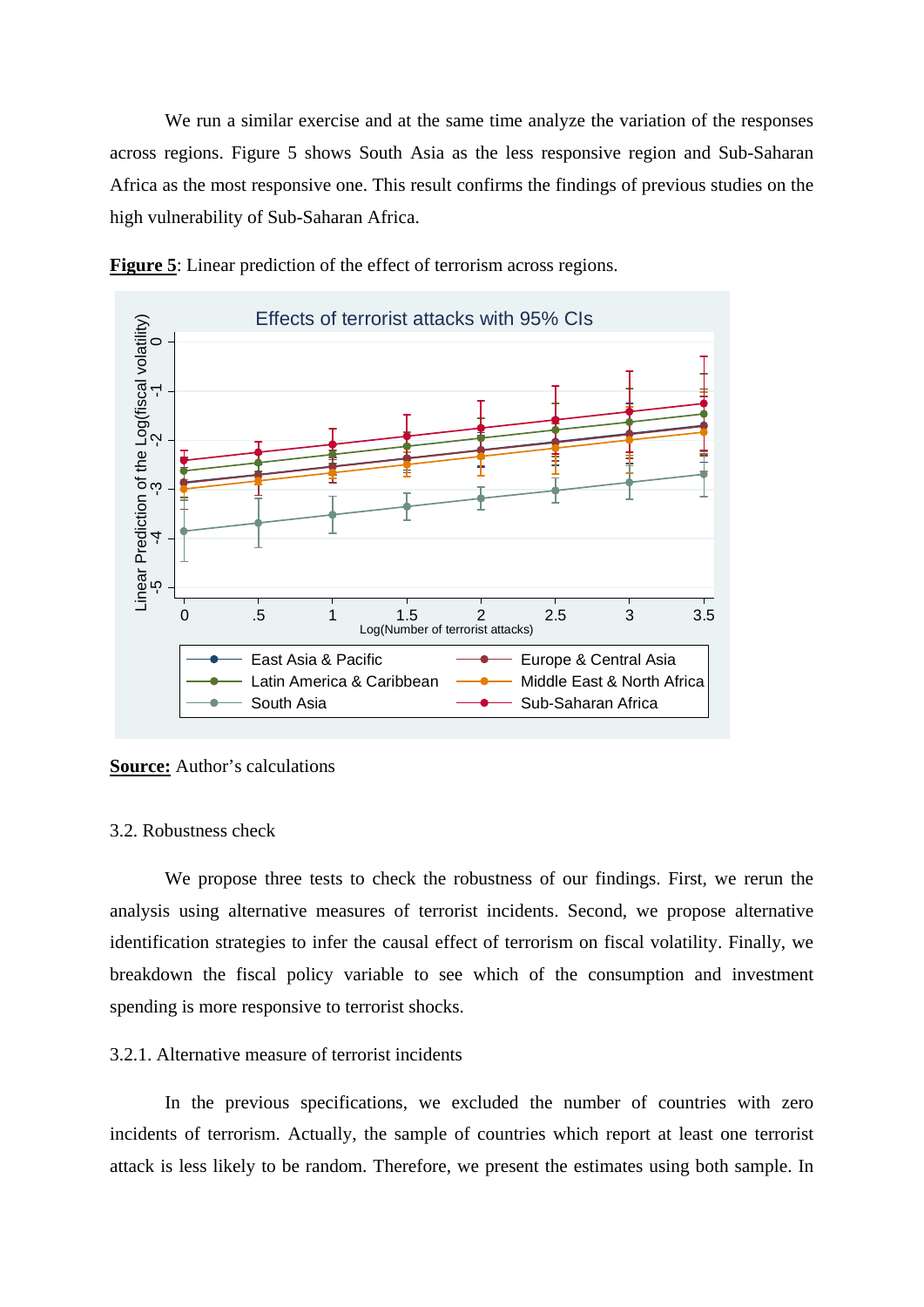addition, we assume that the causal effect of terrorism on fiscal volatility operates with one lag. The results reported in Columns (4)  $\&$  (5) of Table 5 confirm the previous findings. Terrorist incidents increase the likelihood of fiscal volatility.

| Dependent Variable: Log(fiscal instability)     | (1)          | (2)          | (3)          | (4)          | (5)          |
|-------------------------------------------------|--------------|--------------|--------------|--------------|--------------|
| Log(1+number of terrorist attacks),t-1          |              |              |              | $0.254***$   | $0.253***$   |
|                                                 |              |              |              | (0.0943)     | (0.0918)     |
| Log(number of victimes in% population),t-1      | $0.0921***$  | $0.137***$   | $0.139***$   |              |              |
|                                                 | (0.0305)     | (0.0327)     | (0.0324)     |              |              |
| Log(GDP growth instability)                     | $0.112***$   | $0.116***$   | $0.124***$   | $0.0620***$  | $0.0573**$   |
|                                                 | (0.0234)     | (0.0310)     | (0.0326)     | (0.0222)     | (0.0233)     |
| Log(inflation instability)                      | $0.389***$   | $0.416***$   | $0.415***$   | $0.499***$   | $0.495***$   |
|                                                 | (0.0896)     | (0.0863)     | (0.0881)     | (0.0863)     | (0.0893)     |
| Trade openness                                  | $0.00373**$  | $0.00371**$  | $0.00370**$  | $0.00438**$  | 0.00391      |
|                                                 | (0.00182)    | (0.00170)    | (0.00185)    | (0.00222)    | (0.00242)    |
| Financial openness                              | $-0.107$     | 0.0534       | 0.0689       | 0.0554       | 0.0276       |
|                                                 | (0.120)      | (0.127)      | (0.129)      | (0.183)      | (0.199)      |
| Log(population)                                 | 0.0191       | 0.0659       | 0.0661       | $-0.123***$  | $-0.122***$  |
|                                                 | (0.0476)     | (0.0477)     | (0.0505)     | (0.0413)     | (0.0414)     |
| Oil rent volatility                             |              |              | $-0.0138$    | $-0.0225$    | $-0.0222$    |
|                                                 |              |              | (0.0265)     | (0.0300)     | (0.0362)     |
| Democracy                                       | $-0.0326***$ | $-0.0372***$ | $-0.0375***$ | $-0.0379***$ | $-0.0372***$ |
|                                                 | (0.00731)    | (0.00826)    | (0.00908)    | (0.0118)     | (0.0117)     |
| Major government crisis                         | $-0.298***$  | $-0.355***$  | $-0.358***$  | $-0.252**$   | $-0.232*$    |
|                                                 | (0.0770)     | (0.0672)     | (0.0677)     | (0.127)      | (0.129)      |
| Checks and balances                             | $0.0513***$  | $0.0597***$  | $0.0597***$  | $0.0427***$  | $0.0400***$  |
|                                                 | (0.0117)     | (0.00675)    | (0.00706)    | (0.0109)     | (0.00888)    |
| Size of the cabinet                             | $-0.0233***$ | $-0.0206*$   | $-0.0200*$   | $-0.00287$   | $-0.00181$   |
|                                                 | (0.00806)    | (0.0111)     | (0.0110)     | (0.00762)    | (0.00771)    |
| Opposition fractionalization                    | 0.318        | 0.242        | 0.264        | 0.372        | 0.365        |
|                                                 | (0.206)      | (0.229)      | (0.236)      | (0.241)      | (0.246)      |
| Government fractionalization                    | 0.175        | 0.116        | 0.105        | $0.299**$    | $0.304**$    |
|                                                 | (0.134)      | (0.0991)     | (0.102)      | (0.142)      | (0.142)      |
| Income inequality                               |              | $0.0149*$    | $0.0150*$    | 0.0120       | 0.0128       |
|                                                 |              | (0.00846)    | (0.00869)    | (0.00862)    | (0.00783)    |
| Foreign direct investment%GDP                   |              |              |              |              | 0.0160       |
|                                                 |              |              |              | $-3.801***$  | (0.0131)     |
| Intercept                                       | $-3.277***$  | $-4.521***$  | $-4.555***$  |              | $-3.824***$  |
|                                                 | (0.561)      | (0.774)      | (0.856)      | (0.854)      | (0.831)      |
| Time & country fixed effect                     | Yes          | Yes          | Yes          | Yes          | Yes          |
| First stage                                     |              |              |              |              |              |
| Log(rainfall weighted by initial terrorism),t-1 | $0.12***$    | $0.11***$    | $0.12***$    | $0.06***$    | $0.061***$   |
|                                                 | (0.023)      | (0.026)      | (0.026)      | (0.008)      | (0.008)      |
| Observations                                    | 184          | 169          | 169          | 230          | 230          |
| R squared                                       | 0.580        | 0.572        | 0.571        | 0.577        | 0.579        |
| F-stat for weak ident.                          | 29.44        | 20.05        | 20.07        | 57.20        | 55.30        |

**Table 5**: Terrorism and fiscal volatility, Robustness alternative measure of terrorism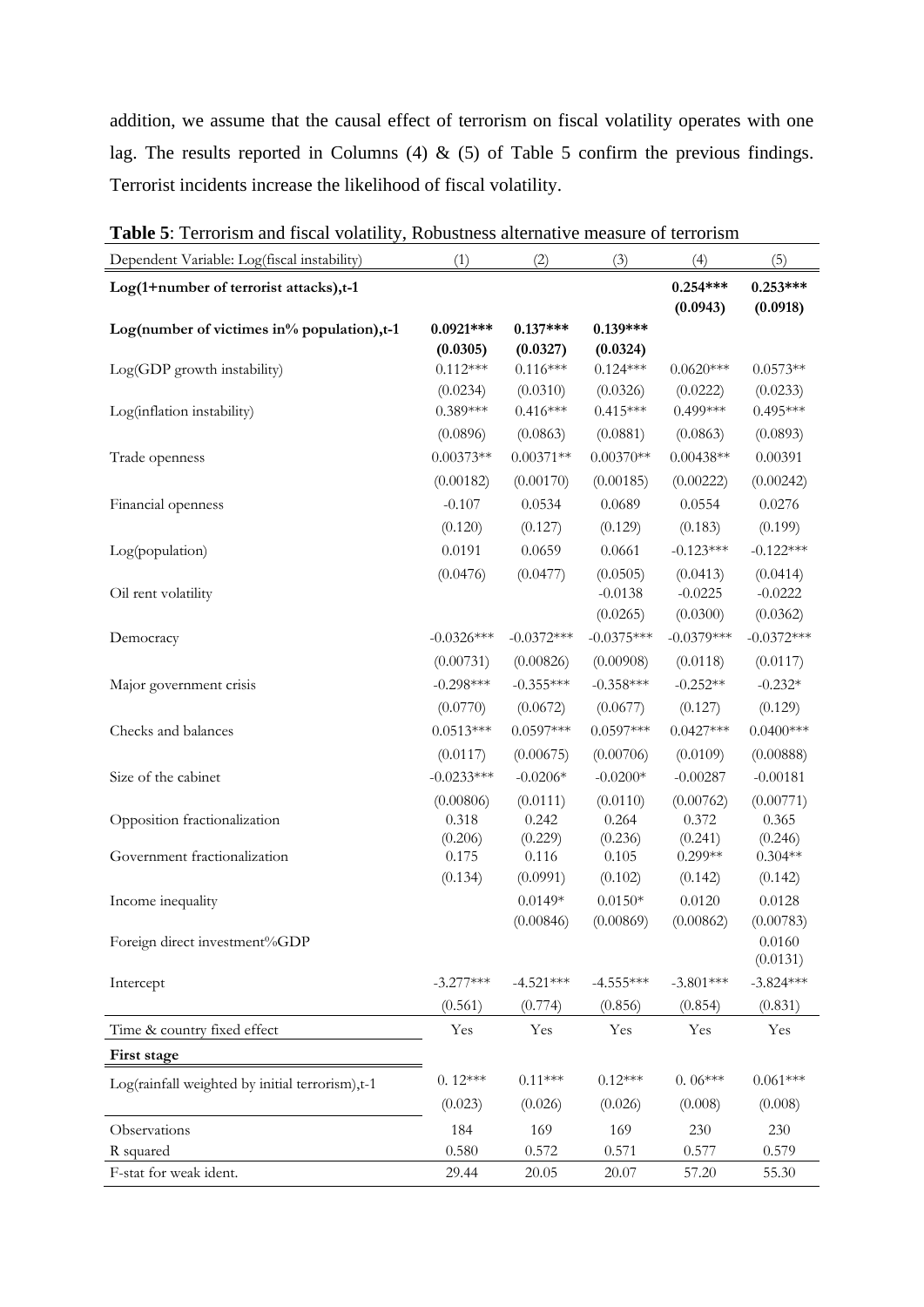**Note:** Standard errors in brackets. \* *p* < 0.1, \*\* *p* < 0.05, \*\*\* *p* < 0.01

Alternatively we use the number of victims<sup>8</sup> of terrorism as a measure of terrorist threat. The reasoning behind this choice is that the government could be more prone to use fiscal policy in reaction to terrorist attacks if the number of victims is high. The estimates are reported in columns (1) to (3) and show that the effect of terrorism remains robust though the magnitude fall.

#### 3.2.2. Alternative identification strategies

Our main alternative identification approach exploits the change in state's position toward the US-led liberal order as a source of exogenous variation for terrorist attacks. Specifically, the new instrument is built as a measure of state's preference toward United States, weighted by the distance between each country and a pool of countries reporting the highest rate of terrorist attacks in our sample. This is because the countries expressing preference in favor of the USA's neoliberal order are more likely to undergo terrorist attacks as reprisals. However, the furthest the country is from the stronghold of terrorism, the less it is affected. The instrument is constructed as follows:

$$
Agreeus_{it} = pus_{it} * (\frac{1}{d_{ij}})
$$
\n
$$
(3)
$$

Where  $pus_{it}$  measures the preference of state *i* in favor of USA at year *t*, and  $d_{ij}$  represents the average distance between the country  $i$  and the  $j$  countries that are the most affected by terrorist attacks in our sample, taking into account the geographical distribution of the incidents. These countries are Afghanistan, Iraq, Pakistan, Colombia, India, Turkey, Somalia and Peru and report on average 36 terrorist incidents per year. This is more than four times the average observed in the sample. State's preferences are measured as the probability to always agree with the United States during the votes in the United Nations General Assembly (UNGA). This measure is an index of agreement which is generated using a dynamic state preference model and United Nation voting data (Bailey et al, 2015). This index ranges between 0 and 1. It takes 1 if a state always agrees with United States. The measure identifies shift in preferences that are independent to changes in United Nation's agenda, the type and

<sup>&</sup>lt;sup>8</sup> The number of victims is computed as the sum of deaths and injured people in percentage of the total population.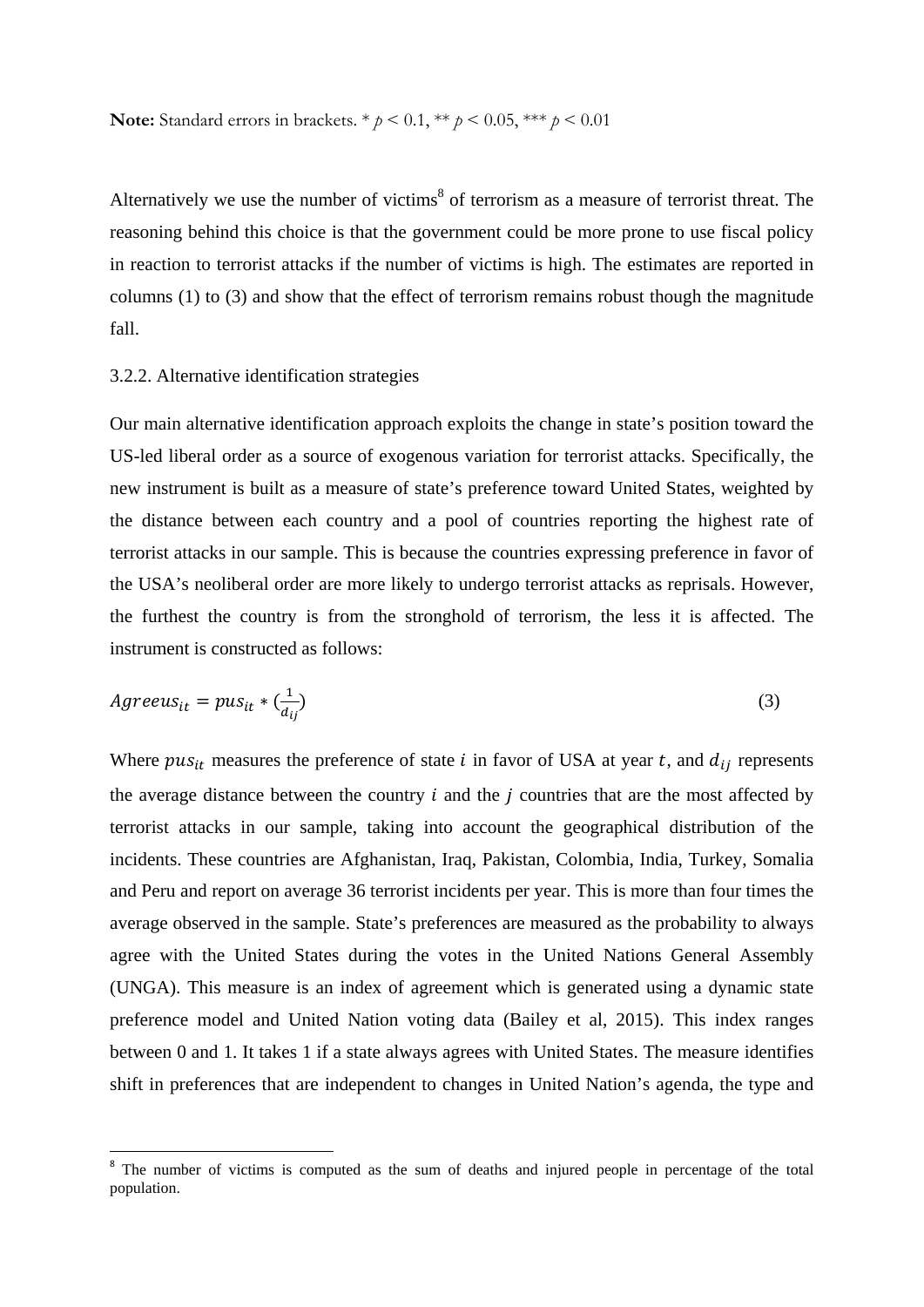the content of the vote. Data about this indicator are drawn from Bailey et al (2015). The results of the estimates are shown in columns (1) to (3) of Table 6.

| Dependent Variable:Log(fiscal instability) |               | Full model    |              | Investment    | Consumption   |
|--------------------------------------------|---------------|---------------|--------------|---------------|---------------|
| Log(1+number of terrorist attacks),t-1     | $0.12840***$  | 0.08429***    | $0.09633**$  | 0.14354***    | 0.06339       |
|                                            | (0.04230)     | (0.02767)     | (0.04268)    | (0.04604)     | (0.06515)     |
| Log(GDP growth instability)                | $0.04838***$  | 0.02029       | 0.01996      | $0.06606**$   | 0.00623       |
|                                            | (0.01103)     | (0.03031)     | (0.03091)    | (0.02765)     | (0.01435)     |
| Log(inflation instability)                 | $0.50312***$  | $0.58562***$  | $0.58526***$ | $0.56800***$  | $0.67955***$  |
|                                            | (0.06001)     | (0.05902)     | (0.05836)    | (0.07069)     | (0.07021)     |
| Trade openness                             | $0.00436***$  | $0.00797***$  | $0.00792***$ | $0.00983***$  | $0.00296***$  |
|                                            | (0.00096)     | (0.00163)     | (0.00167)    | (0.00206)     | (0.00100)     |
| Financial openness                         | $-0.10732$    | 0.06833       | 0.06710      | $-0.08709$    | $0.43432***$  |
|                                            | (0.10436)     | (0.11154)     | (0.11255)    | (0.13301)     | (0.11138)     |
| Log(population)                            | 0.00724       | $-0.13148$    | $-0.13573$   | 0.04200       | $-0.02167$    |
|                                            | (0.11033)     | (0.16511)     | (0.15803)    | (0.32932)     | (0.55342)     |
| Democracy                                  | $-0.00917***$ | 0.00074       | 0.00084      | $-0.02504***$ | $0.02784***$  |
|                                            | (0.00325)     | (0.00303)     | (0.00292)    | (0.00524)     | (0.00605)     |
| Major government crisis                    | $-0.26190***$ | $-0.24368***$ | $-0.2463***$ | $-0.29640***$ | $-0.49010***$ |
|                                            | (0.06560)     | (0.02718)     | (0.02665)    | (0.04052)     | (0.05933)     |
| Checks and balances                        | $0.05140***$  | 0.00957       | 0.01024      | $0.05870***$  | $0.03320***$  |
|                                            | (0.00962)     | (0.00845)     | (0.00843)    | (0.01464)     | (0.00579)     |
| Size of the cabinet                        | 0.00568       | $0.00799**$   | $0.00839**$  | $-0.00033$    | 0.00377       |
|                                            | (0.00401)     | (0.00399)     | (0.00420)    | (0.00354)     | (0.00612)     |
| Opposition fractionalization               |               | $0.39854***$  | $0.39447***$ | $0.30920***$  | 0.00283       |
|                                            |               | (0.06322)     | (0.06719)    | (0.06005)     | (0.07865)     |
| Government fractionalization               |               | $0.23945*$    | $0.23412*$   | $0.31612**$   | $-0.05909$    |
|                                            |               | (0.12630)     | (0.11999)    | (0.12464)     | (0.05219)     |
| Income inequality                          |               | $0.02710***$  | $0.02705***$ | $0.04483***$  | $0.02169**$   |
|                                            |               | (0.00951)     | (0.00943)    | (0.00420)     | (0.01084)     |
| Intercept                                  | $-4.31172***$ | $-4.15889**$  |              | $-6.37417*$   | $-4.04677$    |
|                                            | (0.97105)     | (1.84476)     |              | (3.27805)     | (4.79922)     |
| First step equation                        |               |               |              |               |               |
|                                            | Terrorism     | Terrorism     | Terrorism    | Terrorism     | Terrorism     |
| AgreeUS                                    | $0.84701***$  | $0.64534***$  | $0.67719***$ | $0.95140***$  | $0.84112***$  |
|                                            | (0.16628)     | (0.16534)     | (0.14437)    | (0.14559)     | (0.15224)     |
| Contigidealpoint                           |               |               | $-1.36011$   |               |               |
|                                            |               |               | (1.18781)    |               |               |

Time & country fixed effect Yes Yes Yes Yes Yes Yes Yes Yes<br>
Observations 254 227 212 229 233 Observations 254 227 212 229 233

Table 6: Instrumental variable estimates, alternative instrument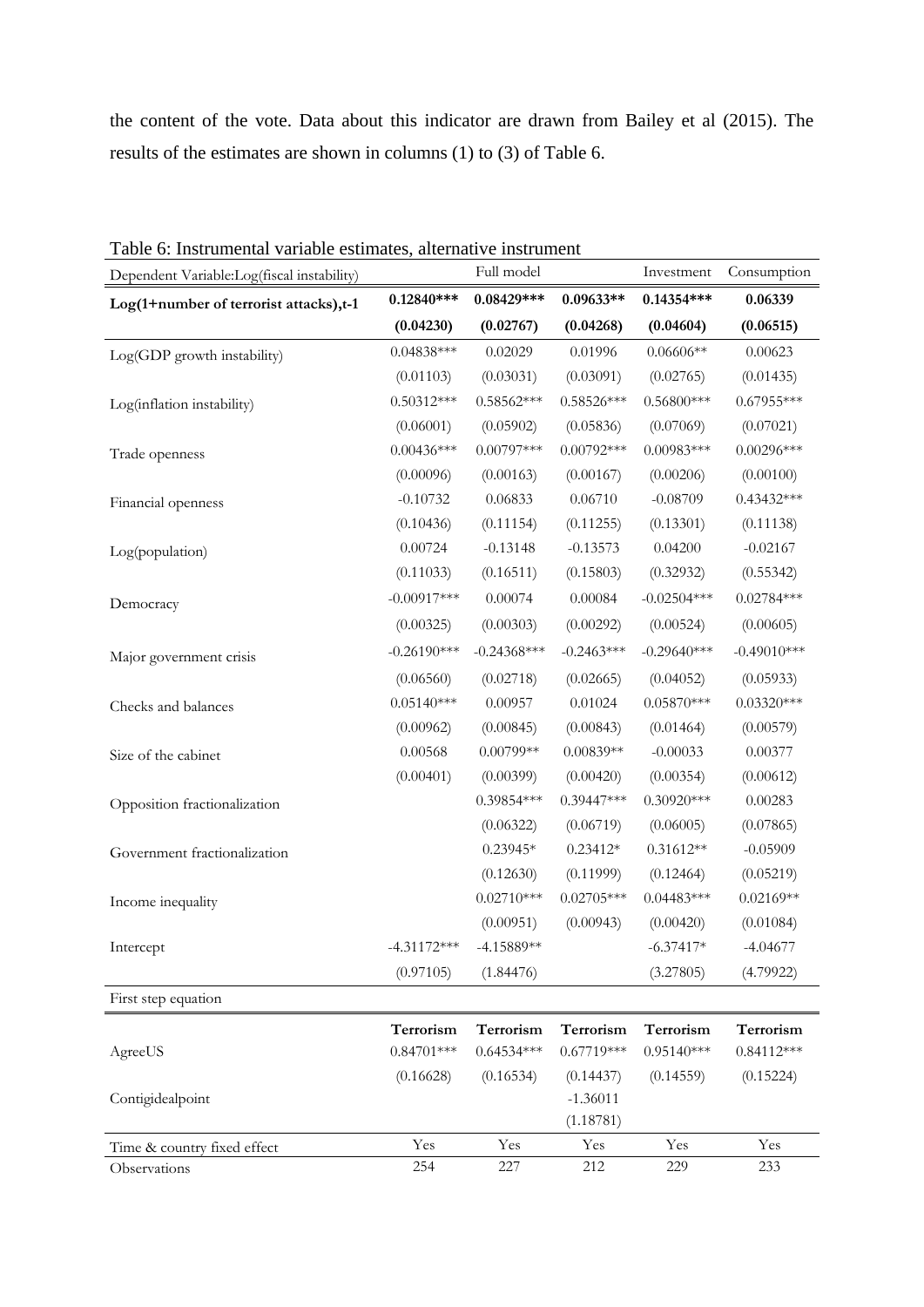| Number of countries               | 65       |          |          |          | 66       |
|-----------------------------------|----------|----------|----------|----------|----------|
| F-stat for weak idententification | 25.94756 | 15.23394 | 11.34475 | 42.70224 | 30.52496 |
| Hansen overidentification test    |          |          | 0.232    |          |          |

**Note:** Driscoll-Kraay standard errors in brackets.  $* p < 0.1$ ,  $** p < 0.05$ ,  $*** p < 0.01$ 

Regardless of the specification used, the results point to a positive and significant effect of terrorism on fiscal policy volatility. In addition, in all cases we can reject the null hypothesis that instruments are weak at the standard 5% confidence interval. In column (3), an additional instrument is added to the model. This allows to test for the exogeneity of our main instrument. The new instrument is a measure of country's foreign policy affinities based on state ideal points<sup>9</sup> estimated using votes made in the United Nation General Assembly (Bailey et al, 2015). The ideal point estimates is weighted by a measure of contiguity which takes 1 for the nearest neighbors and 0 otherwise. Results reported in column (3) show that the over identification test cannot reject the null hypothesis that the instrument is uncorrelated with the error term.

In order to substantiate the previous finding, we resort to the general method of moment (GMM) in a dynamic panel data setting. This approach allows addressing the issue of the endogeneity of the main explanatory variable (terrorism) as well as the potential endogeneity of some covariates. We use the two-step system GMM with Windmeijer's (2005) correction of standard errors. In this setting equations in level and equations in differences are combined in a system where lagged variables in difference are used as instruments of the current variable in level. In the same time, lagged variables in level are used to instrument current variables in difference. The Hansen J test is performed to check the validity of the instruments alongside with the first and second order autocorrelation test.

The results are reported in Table 7. Looking at the more complete specification, a one percent increase in the number of terrorist attacks leads to 0.55% increase in fiscal policy volatility. The magnitude of this effect is higher than the upper bound estimate in the baseline IV model. A potential explanation of this result is the fact in the dynamic GMM model, in addition to address the issue of the endogeneity of the interest variable, we control for the potential endogeneity of the explanatory variables. In fact, Acemoglu et al (2001) show that

<sup>&</sup>lt;sup>9</sup> The ideal point model assumes that the preference of each country on each vote depends on an ideal point which reflects the inclination to vote yes or no.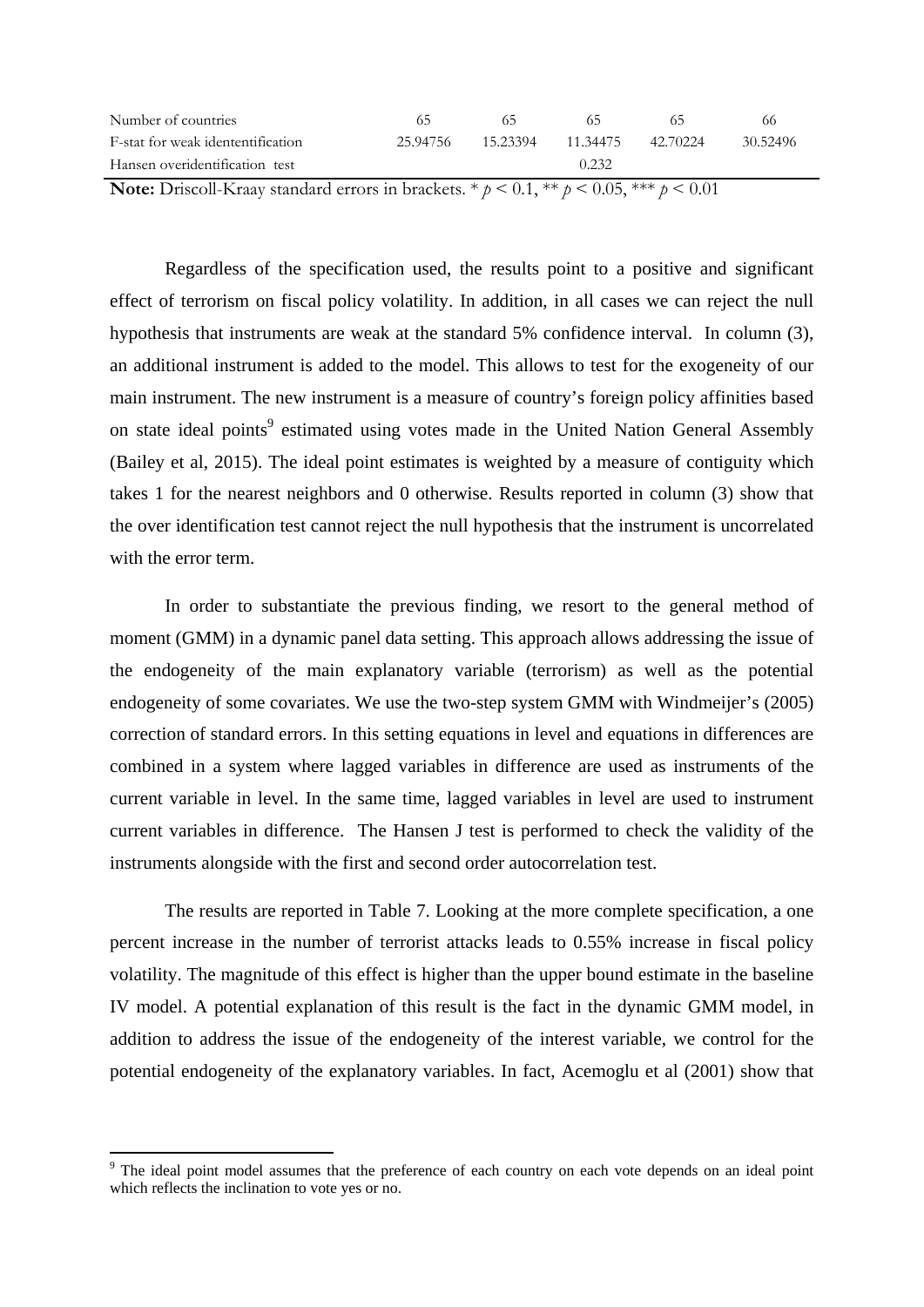falling to account for the endogeneity of some controls may lead to downward bias in the coefficient of  $\alpha$  (coefficient of terrorism).

| <b>Table</b> 7. Temphsin and itsear volatinty, Nobustiless encek-two-step Ofnin estimates | (1)                    | (2)           |
|-------------------------------------------------------------------------------------------|------------------------|---------------|
|                                                                                           | Log(Fiscal volatility) |               |
| Log(Fiscal volatility),t-1                                                                | 0.06720                | 0.06513       |
|                                                                                           | (0.09619)              | (0.08496)     |
| Log(number of terrorist attacks)                                                          | $0.55244**$            | $0.46837**$   |
|                                                                                           | (0.24312)              | (0.21108)     |
| Log(GDP growth instability)                                                               | 0.05784                | $0.09133*$    |
|                                                                                           | (0.05278)              | (0.05383)     |
| Log(inflation instability)                                                                | $0.42287***$           | $0.39806***$  |
|                                                                                           | (0.08862)              | (0.08073)     |
| Trade openness                                                                            | $0.00897**$            | $0.00661**$   |
|                                                                                           | (0.00454)              | (0.00329)     |
| Financial openness                                                                        | 0.01226                | $-0.09264$    |
|                                                                                           | (0.23751)              | (0.39316)     |
| Log(population)                                                                           | $-0.04351$             | $-0.00843$    |
|                                                                                           | (0.10576)              | (0.12404)     |
| Democracy                                                                                 | $-0.04743$             | $-0.03043$    |
|                                                                                           | (0.03169)              | (0.02434)     |
| Major government crisis                                                                   | $-0.24982$             | $-0.31054*$   |
|                                                                                           | (0.20699)              | (0.18568)     |
| Checks and balances                                                                       | $-0.08291$             | $-0.07577$    |
|                                                                                           | (0.05542)              | (0.06792)     |
| Size of the cabinet                                                                       | $-0.01678$             | $-0.02420$    |
|                                                                                           | (0.01423)              | (0.02089)     |
| Opposition fractionalization                                                              | $0.57188*$             | $0.72668**$   |
|                                                                                           | (0.34119)              | (0.35259)     |
| Government fractionalization                                                              | $0.71120**$            | 0.54193       |
|                                                                                           | (0.36012)              | (0.48933)     |
| Income inequality                                                                         | 0.00487                |               |
|                                                                                           | (0.02776)              |               |
| Intercept                                                                                 | $-3.49653*$            | $-3.31601***$ |
|                                                                                           | (1.79562)              | (1.16220)     |
| N                                                                                         | 218                    | 243           |
| Number of countries                                                                       | 60                     | 61            |

**Table 7**: Terrorism and fiscal volatility, Robustness check-two-step GMM estimates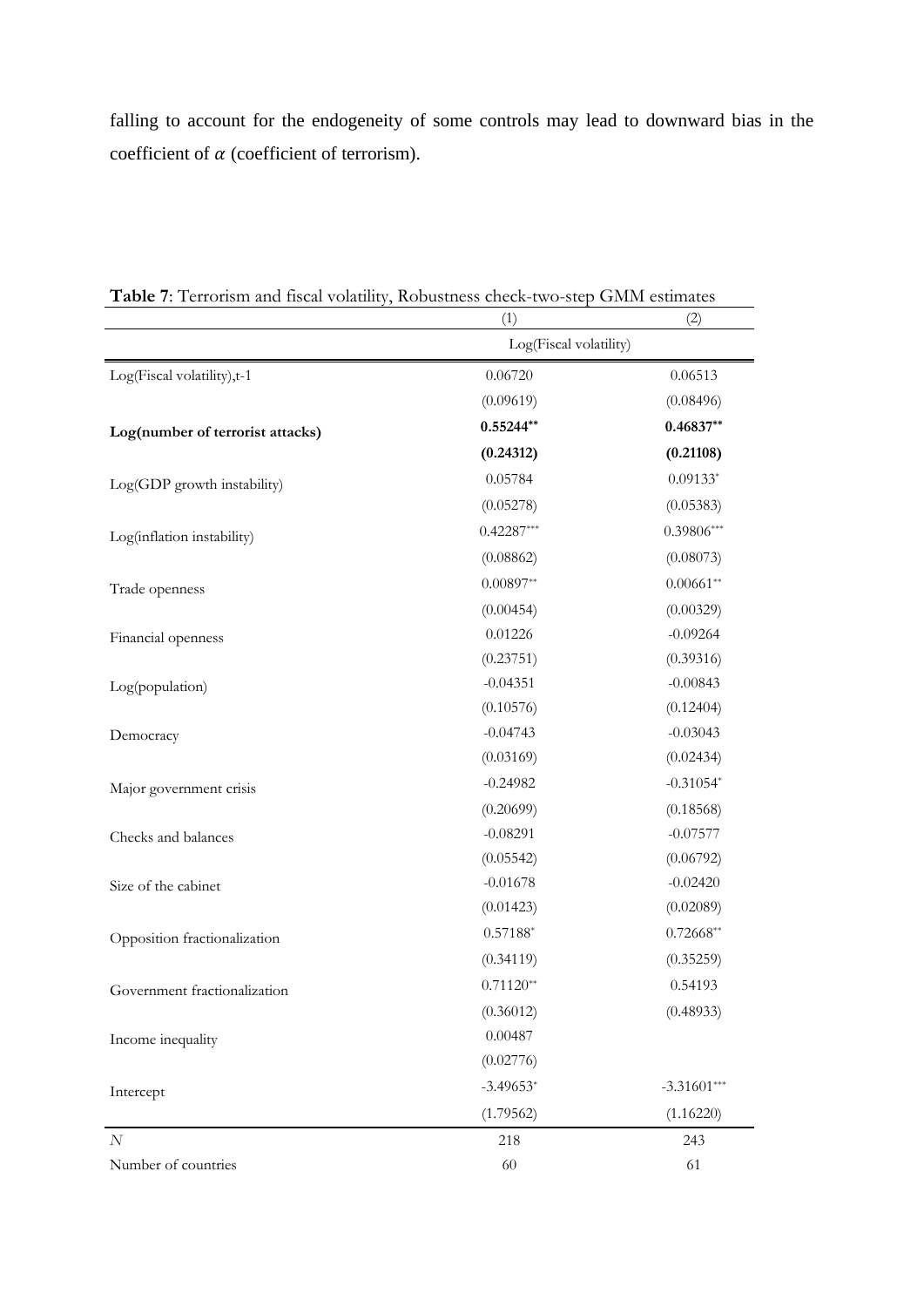| Number of intrument                                                                                                                                                                                             | 39      | 38      |  |
|-----------------------------------------------------------------------------------------------------------------------------------------------------------------------------------------------------------------|---------|---------|--|
| AR test first                                                                                                                                                                                                   | 0.03924 | 0.03776 |  |
| AR test second                                                                                                                                                                                                  | 0.62796 | 0.64370 |  |
| Hansen test-Pvalue                                                                                                                                                                                              | 0.92396 | 0.71485 |  |
| $\mathbf{M}$ $\mathbf{L}$ $\mathbf{D}$ $\mathbf{1}$ $\mathbf{L}$ $\mathbf{L}$ $\mathbf{I}$ $\mathbf{I}$ $\mathbf{I}$<br>$1$ , $4$ , $2$ $0$ $4$ $4$ $4$ $6$ $2$ $0$ $0$ $0$ $0$ $4$ $4$ $4$ $2$ $0$ $0$ $0$ $0$ |         |         |  |

**Note:** Robust standard errors in brackets. \*  $p < 0.1$ , \*\*  $p < 0.05$ , \*\*\*  $p < 0.01$ 

#### 3.2.3. The breakdown by type of spending

Our previous findings show that fiscal policy is very responsive to terrorism shocks. However, they do not indicate which specific component of public spending is more sensitive to terrorist incidents. Consequently, in columns  $(4)$  &  $(5)$  of Table 5, we report the estimates respectively for the public investment and public consumption spending. According to these estimates, terrorism shocks positively and significantly affects the volatility of public investment. In contrast, the public consumption is not responsive to terrorism shocks. This result suggests that terrorism may increase the volatility of public spending through the raise of uncertainty about local and foreign investment.

#### **4. Do fiscal rules matter?**

Fiscal rules are seen as a powerful mechanism by which the fiscal indiscipline of governments can be prevented. (Fatas and Mihov, 2006; Wyploz, 2012; Bergman and Hutchison, 2015). In this section we assess the efficacy of fiscal rules in dampening the effect of terrorism on fiscal volatility. Following Ebeke and ölcer (2013), we address the potential endogeneity of fiscal rules using 5-years lag of the fiscal rules variable. The fiscal rule is captured by the number of national and supranational rules adopted by a country. Since we are using a five years non-overlapping mean, it is more convenient to use a continuous variable. Moreover, using the number of rules instead of a simple dummy capturing the adoption of rules allow to better take into account the dynamic of the will of the government to ensure fiscal discipline.

Although national rules are likely to be more effective and enforced than supranational rules (Ebeke and ölcer, 2013), Bergman and Hutchison (2014) show that supranational rules are more effective in countries with weak government effectiveness as it is the case in most developing countries. The equation to be estimated is the following:

 $\log(vol)_{it} = c + \alpha \log(ter)_{it} + \alpha_1 \log(ter)_{it} * FR_{i,t-5} + \alpha_2 FR_{i,t-5} + X'_{it} \beta + \mu_{it}$  (3)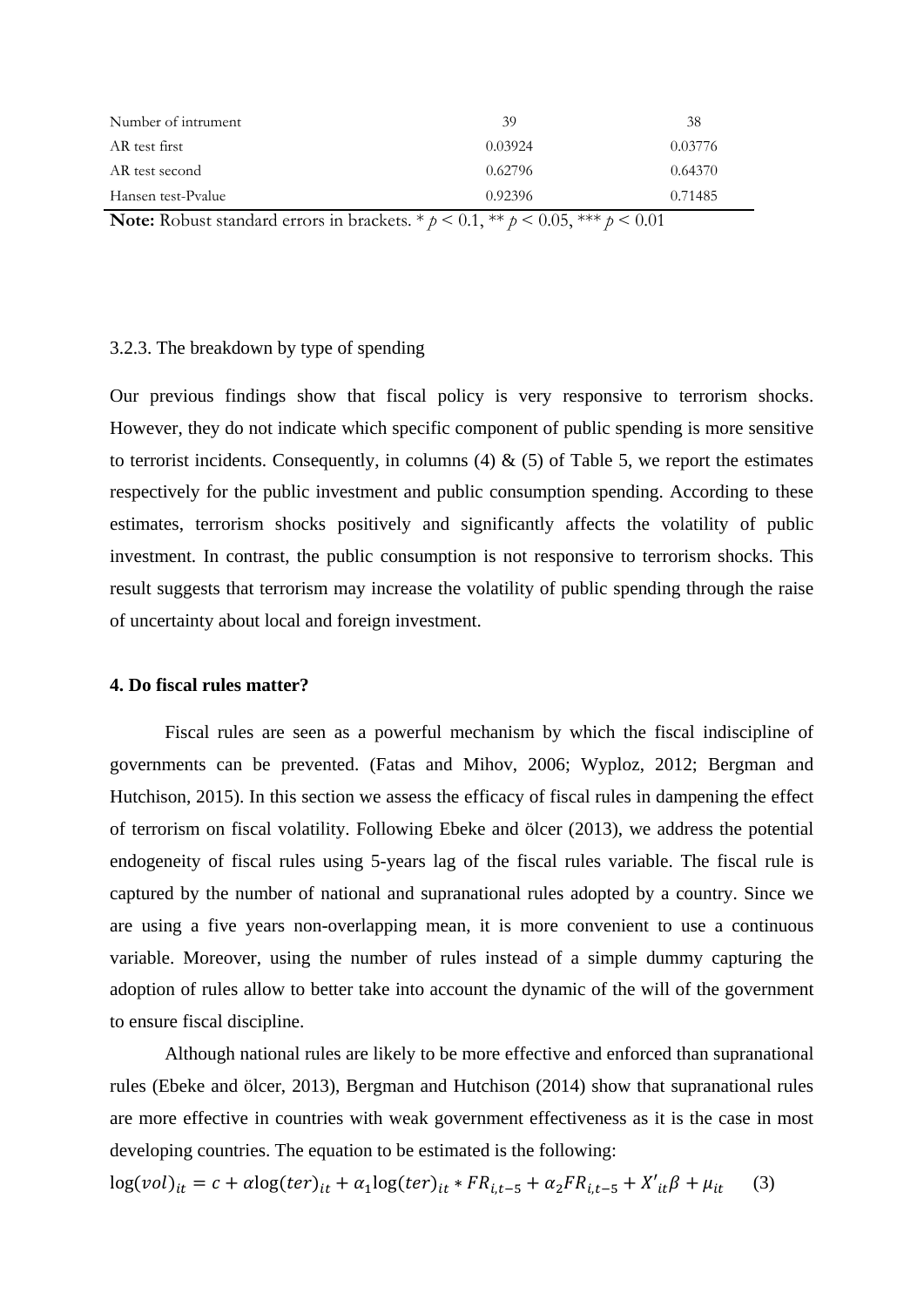Where vol is the volatility of fiscal policy, ter a measure of terrorism incidents and FR a measure of fiscal rules. The effect of terrorism in the presence of fiscal rule is measured by  $\alpha + \alpha_1$ . We expect the effect of terrorism on fiscal volatility to be lower in the presence of fiscal rules ( $\alpha_1 < 0$ ).

| Dependent Variable:Log(fiscal instability)                 | Full model                | Investment              | Consumption               |
|------------------------------------------------------------|---------------------------|-------------------------|---------------------------|
| Log(1+number of terrorist attacks),t-1                     | $0.14976***$              | $0.15828***$            | $0.09210***$              |
|                                                            | (0.01631)                 | (0.03347)               | (0.01246)                 |
| Log(1+number of terrorist attacks),t-<br>1*Fiscal rule,t-5 | $-0.01557***$             | 0.01479                 | $-0.01808**$              |
|                                                            | (0.00367)                 | (0.01543)               | (0.00851)                 |
| Fiscal rule, t-5                                           | $-0.01267$                | $-0.07199$              | $0.05560*$                |
|                                                            | (0.02142)                 | (0.04450)               | (0.03006)                 |
| Log(GDP growth instability)                                | 0.02654                   | $0.05998**$             | 0.00478                   |
|                                                            | (0.03166)                 | (0.02808)               | (0.01478)                 |
| Log(inflation instability)                                 | $0.58309***$              | $0.57615***$            | $0.69154***$              |
|                                                            | (0.06073)                 | (0.06446)               | (0.06284)                 |
| Trade openness                                             | $0.00899$ ***             | $0.01009***$            | $0.00365***$              |
|                                                            | (0.00186)                 | (0.00199)               | (0.00118)                 |
| Financial openness                                         | 0.16904                   | 0.00241                 | $0.46670***$              |
|                                                            | (0.12833)                 | (0.12742)               | (0.11151)                 |
| Log(population)                                            | 0.03802                   | 0.21812                 | $-0.08508$                |
|                                                            | (0.37014)                 | (0.42784)               | (0.47913)                 |
| Democracy                                                  | $-0.00275$                | $-0.02322***$           | $0.02937***$              |
|                                                            | (0.00293)                 | (0.00574)               | (0.00632)                 |
| Major government crisis                                    | $-0.27524***$             | $-0.30926***$           | $-0.48778***$             |
|                                                            | (0.02950)                 | (0.04459)               | (0.05763)                 |
| Checks and balances                                        | $0.02338***$              | $0.06884***$            | $0.03618***$              |
|                                                            | (0.00559)                 | (0.01750)               | (0.00548)                 |
| Size of the cabinet                                        | $0.00703*$                | 0.00209                 | 0.00367                   |
|                                                            | (0.00405)                 | (0.00393)               | (0.00564)                 |
| Opposition fractionalization                               | $0.37792***$              | $0.26877***$            | 0.00504                   |
|                                                            | (0.05849)                 | (0.05411)               | (0.07271)                 |
| Government fractionalization                               | 0.15612                   | $0.25622**$             | $-0.07624$                |
|                                                            | (0.09921)                 | (0.11866)               | (0.05290)                 |
| Income inequality                                          | $0.03245***$              | $0.04008***$            | 0.01897                   |
|                                                            | (0.00960)                 | (0.00553)               | (0.01260)                 |
| Time & country fixed effect                                | Yes                       | Yes                     | Yes                       |
| First step                                                 |                           |                         |                           |
| distcapPctAgreeUS                                          | Terrorism<br>$0.98218***$ | Terrorism<br>1.07034*** | Terrorism<br>$0.96996***$ |

Table 8: Instrumental variable estimates, the role of fiscal rules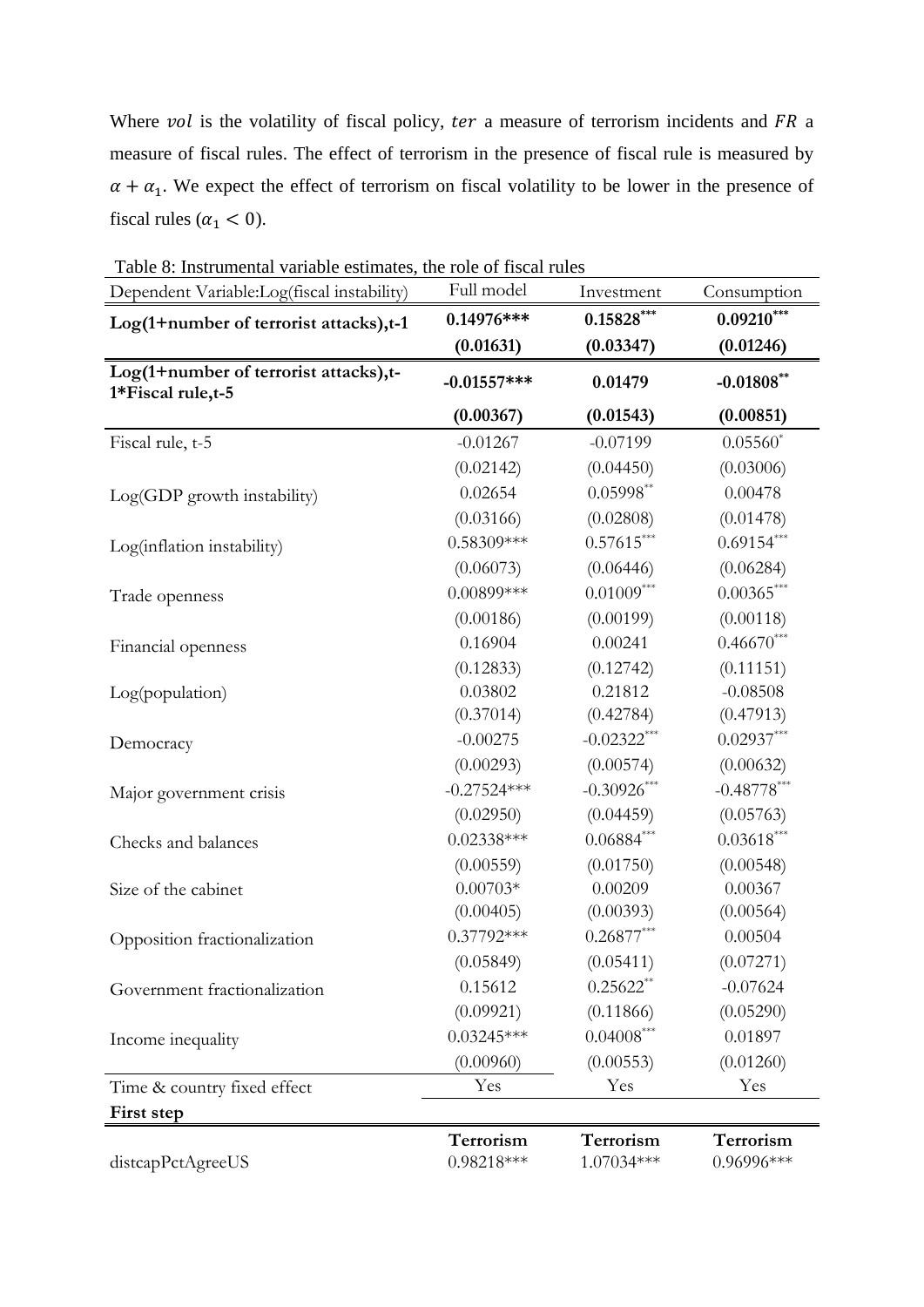|                                                      | (0.20345)      | (0.21120)      | (0.23412)      |
|------------------------------------------------------|----------------|----------------|----------------|
| distcapPctAgreeUS*number of national<br>rules, $t-5$ | $-2.02522**$   | $-2.09061**$   | $-1.97109**$   |
|                                                      | (0.59814)      | (0.61799)      | (0.59792)      |
|                                                      | Terrorism*fisc | Terrorism*fisc | Terrorism*fisc |
|                                                      | al rule        | al rule        | al rule        |
| distcapPctAgreeUS                                    | 0.09456        | 0.01286        | 0.04371        |
|                                                      | (0.32861)      | (0.34240)      | (0.31361)      |
| distcapPctAgreeUS*number of national<br>rules, $t-5$ | $-4.28380***$  | $-4.22320***$  | $-4.24828***$  |
|                                                      | (0.78956)      | (0.78569)      | (0.75928)      |
| Intercept                                            | $-6.18226*$    | $-8.19303**$   | $-3.41848$     |
|                                                      | (3.74242)      | (4.07098)      | (4.10069)      |
| $\overline{N}$                                       | 225            | 226            | 231            |
| Number of countries                                  | 64             | 65             | 65             |
| F-stat for weak ident.                               | 12.76447       | 15.369         | 13.772         |

**Note:** Driscoll-Kraay standard errors in brackets. \*  $p < 0.1$ , \*\*  $p < 0.05$ , \*\*\*  $p < 0.01$ .

Table 8 reports the estimates. Column (1) presents the results for the volatility of the total spending whereas columns (2) and (3) respectively show the estimates for investment spending and consumption spending. According to the results reported in column (1), the coefficient of the interaction term between terrorism and fiscal rules is negative and significant, suggesting the existence of a dampening effect. However, the strength of this effect is very low. Potential explanations are the lack of enforcement, compliance and low government effectiveness (Ebeke and ölcer, 2013; Bergman and Hutchison, 2014). Turning to the effect on the composition of public spending, the results show that the dampening effect of fiscal rules is only present for consumption expenditures.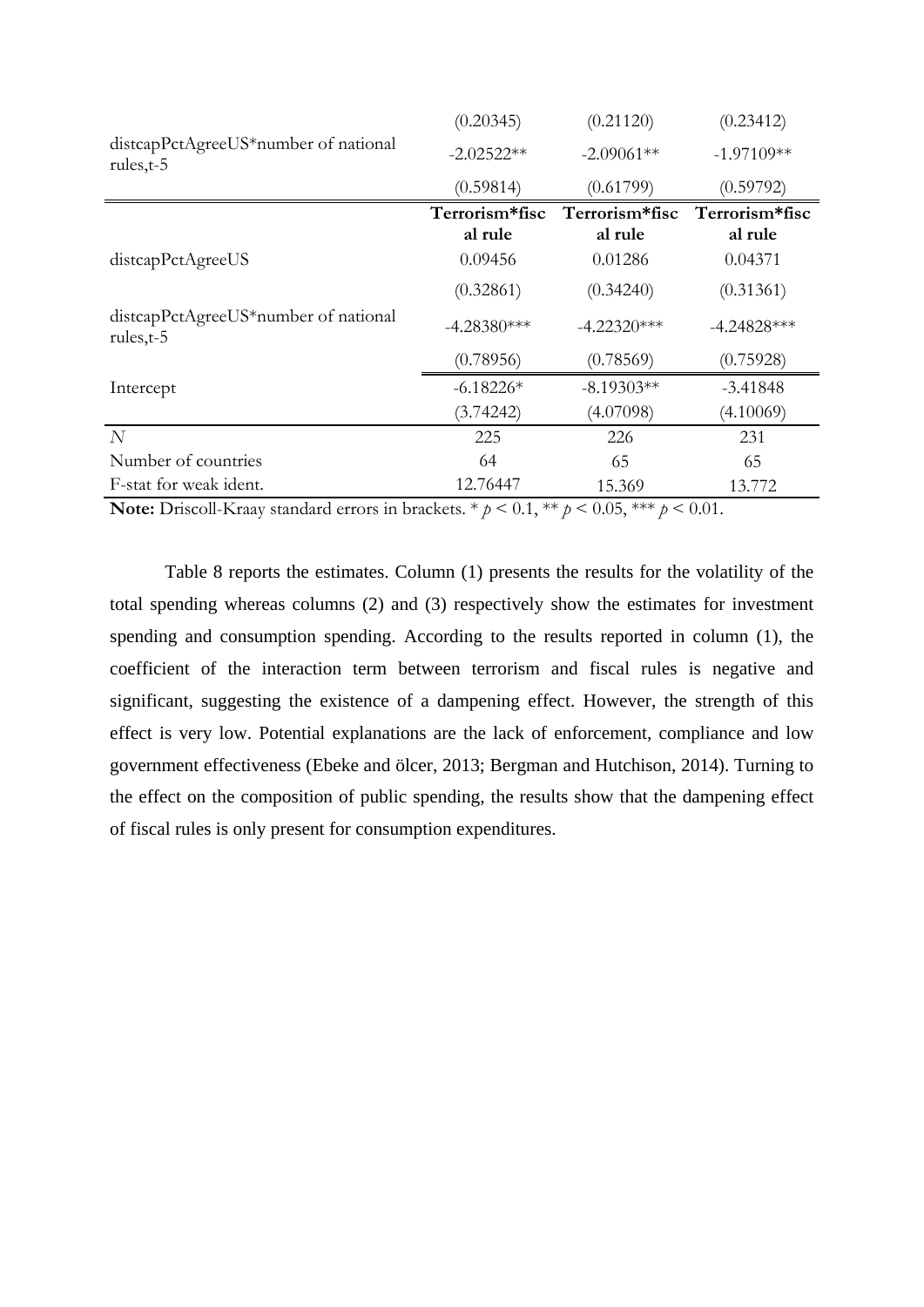#### **5. Conclusion**

Over the recent years, especially in the post September  $11<sup>th</sup>$  period, scholars have devoted more attention to understand the economic cost and consequences of terrorism. Although there is a wide consensus on its negative effect on growth, there is little evidence about the key channels through which this effect occur. This paper argues that by increasing the uncertainty surrounding the conduct of fiscal policy, terrorism negatively affect growth. Therefore, we empirically document the effect of terrorism on the fiscal policy volatility in developing countries. Terrorism is measured by the number of terrorist incidents by year faced by a specific country including domestic and transnational terrorism. The fiscal policy volatility is captured by the standard deviation of a measure of discretionary fiscal policy following Fatas and Mihov (2006).

Using a panel data analysis for a sample of 66 developing countries, for the period spanning from1970 to 2012, we show that terrorism increases fiscal policy volatility in developing countries. While assessing the effect on the volatility of disaggregated public spending, the estimates show that terrorism positively and significantly raises the volatility of the investment spending. In contrast, consumption spending are not responsive to terrorism shocks. The analysis also shows that fiscal volatility is positively influenced by the volatility of output growth, the consumer price inflation volatility, the degree of fractionalization of both the government and the opposition. The results also show that the volatility is higher in countries of small size and lower in more democratic countries. Looking at the effect of fiscal rules on the terrorism-volatility nexus, the findings suggest that the effect of terrorism is lower in countries which have adopted a higher number of fiscal rules. However, the magnitude of the effect is almost negligible.

Our results are robust to reverse causality, endogeneity bias and the presence of various controls. Moreover, the results stand for the use of alternative identification strategies. In addition, the findings are qualitatively unchanged when we use disaggregated spending and an alternative measure of terrorism.

This paper complements and extends the previous literature by shedding light on a new source of fiscal policy volatility and by providing a new economic channel to substantiate the negative relation between terrorism and growth. This paper shows that after controlling for the traditional determinants of fiscal volatility, terrorism substantially increases the uncertainty surrounding the conduct of fiscal policy in developing countries.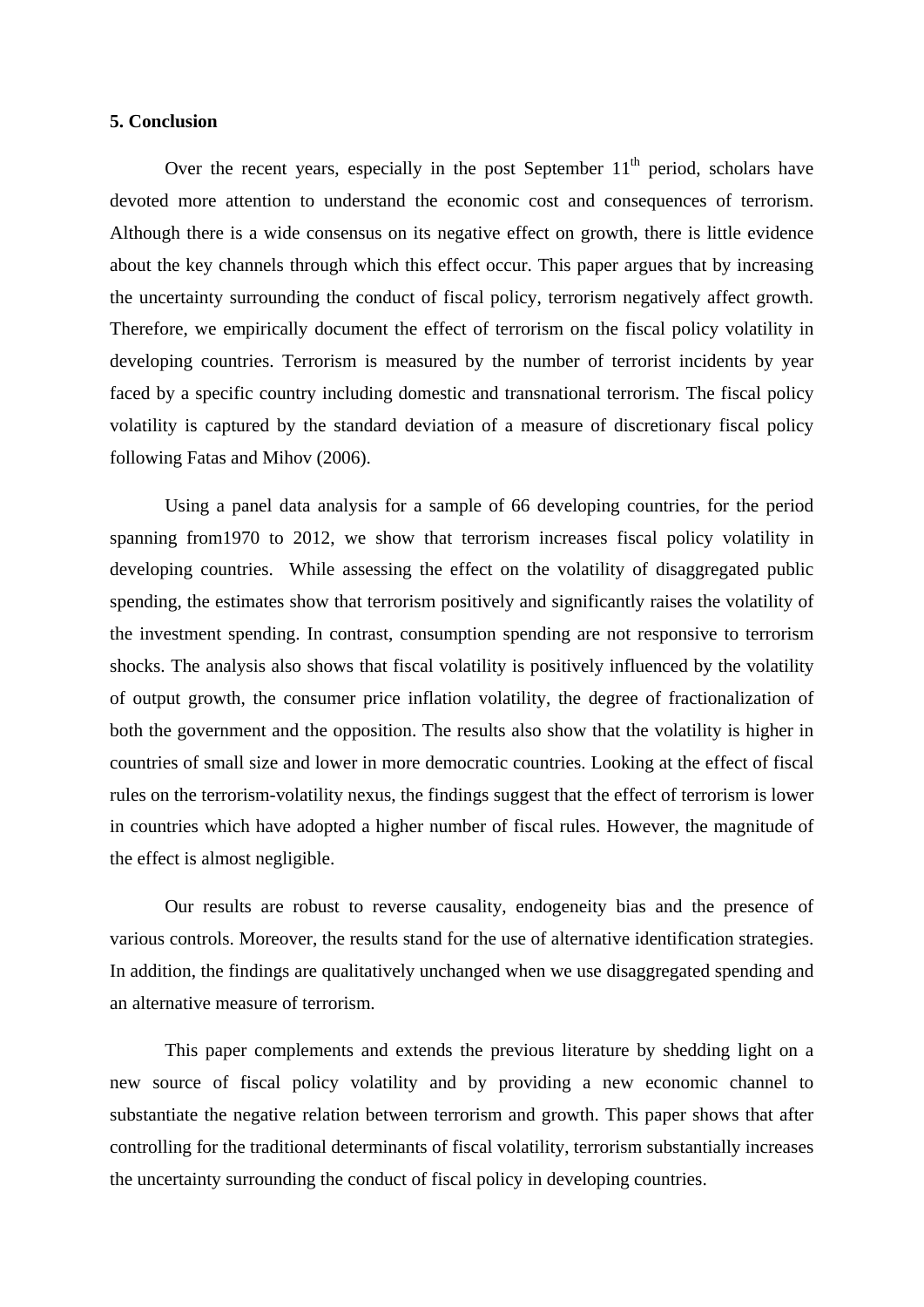The paper therefore points to more policy efforts to circumvent terrorist threat and put in place tight fiscal rules to ensure a sustainable and stable fiscal policy.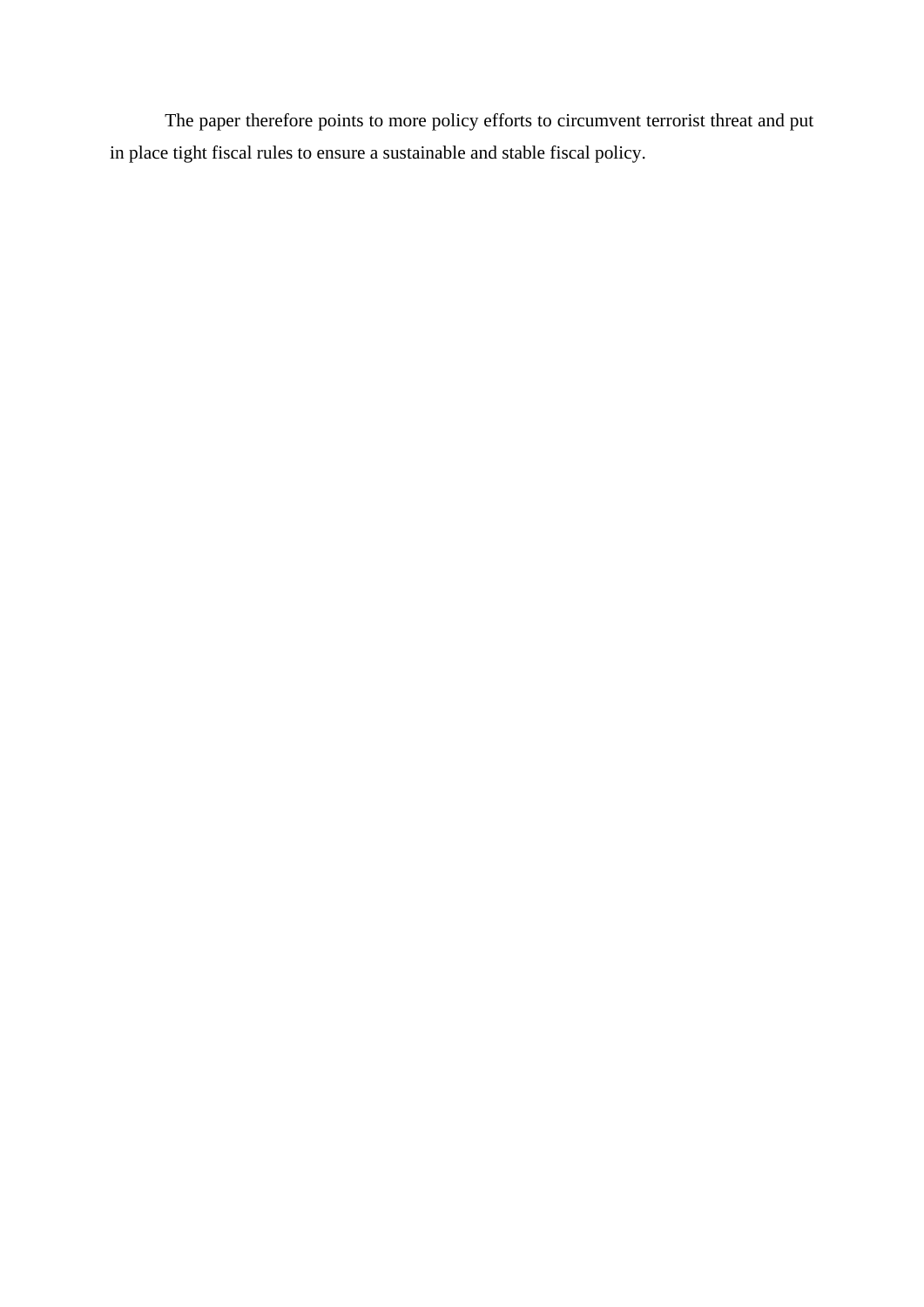## **APPENDIX**

|                          | Country     |             |              |
|--------------------------|-------------|-------------|--------------|
| Albania                  | Ecuador     | Madagascar  | Rwanda       |
| Algeria                  | El Salvador | Malaysia    | Senegal      |
| Angola                   | Ethiopia    | Mali        | Sierra Leone |
| Argentina                | $Fi$ ji     | Mauritania  | South Africa |
| Bangladesh               | Gabon       | Mexico      | Sri Lanka    |
| Bolivia                  | Ghana       | Mongolia    | Tanzania     |
| Botswana                 | Guatemala   | Morocco     | Thailand     |
| Brazil                   | Guinea      | Mozambique  | Togo         |
| Bulgaria                 | Guyana      | Namibia     | Tunisia      |
| Burundi                  | Honduras    | Nepal       | Turkey       |
| Cambodia                 | India       | Nicaragua   | Uganda       |
| Central African Republic | Indonesia   | Niger       | Uruguay      |
| Chad                     | Jamaica     | Pakistan    | Zambia       |
| Colombia                 | Jordan      | Panama      | Zimbabwe     |
| Costa Rica               | Kenya       | Paraguay    |              |
| Cote d'Ivoire            | Lesotho     | Peru        |              |
| Dominican Republic       | Liberia     | Philippines |              |

## **Table A**: List of countries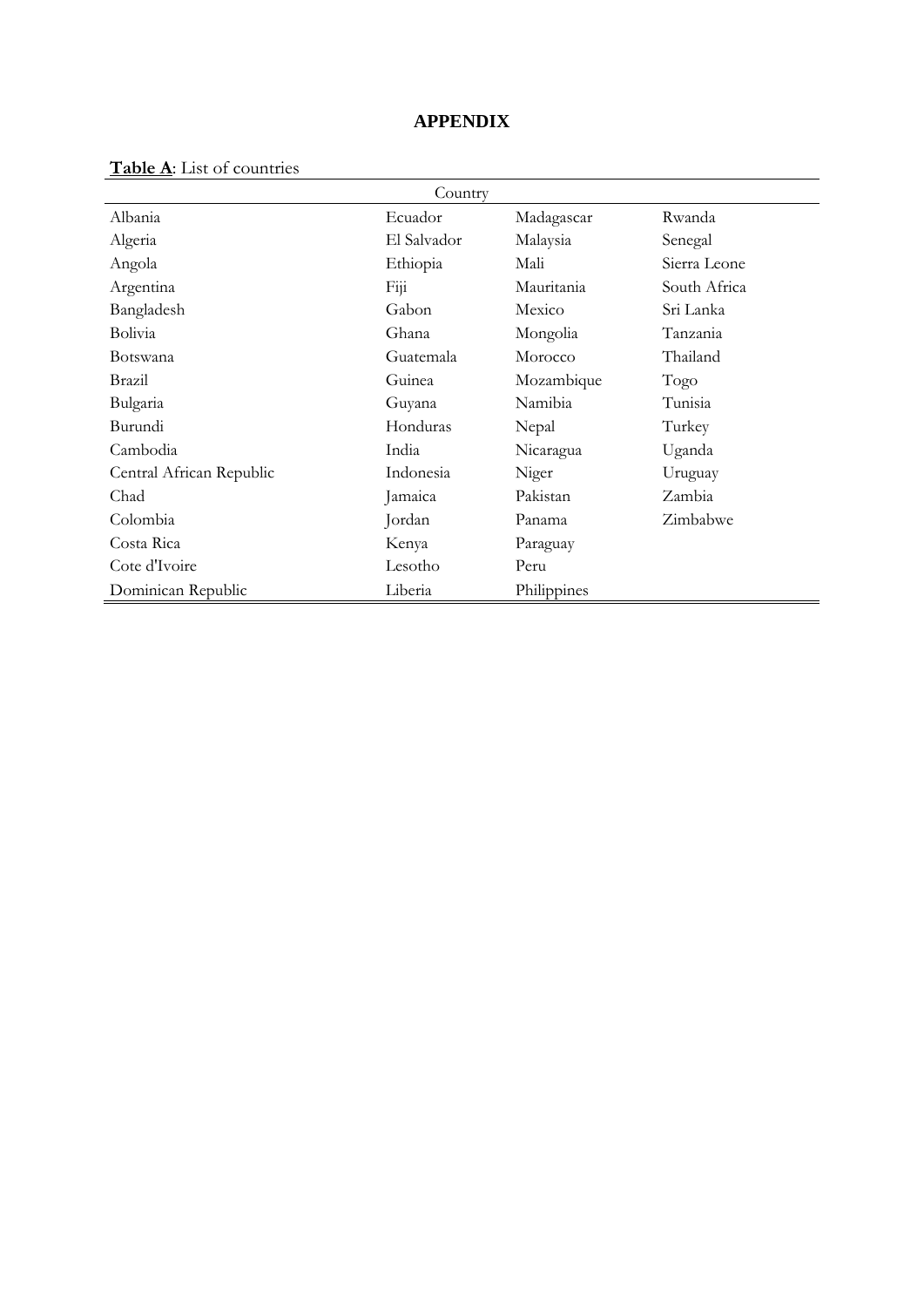## **References**

Abadie, A and Gardeazabal, J., (2007), Terrorism and the World Economy. *European Economic Review,* 52, pp.1-27

Acemoglu, D., Johnson, S, Robinson, J. and J. Thaicharoen, (2003), Institutional Causes, Macroeconomic Symptoms: volatility, crises and growth, *Journal of Monetary Economics,*  50*,* pp. 49-123

Afonso, A., Agnello, L, and D. Furceri, (2010), Fiscal policy responsiveness, persistence and discretion, *Public Choice*, 145, pp. 503–30.

Agnello, L. and R. Souza, (2014), The Determinants of the Volatility of Fiscal Policy Discretion, *Fiscal Studies,* 35, pp.91-115

Anderson, T.W., and H. Rubin. (1949), Estimation of the Parameters of a Single Equation in a Complete System of Stochastic Equations, *The Annals of Mathematical Statistics*, 20, pp. 46– 63.

Bandyopadhyay, S.; Sandler, T. and J. Younas, (2014), Foreign Direct Investment, Aid and Terrorism, *Oxford Economic Papers*, 25, pp.25-50

Bergman, M. and M. Hutchison, (2015), Economic Stabilization in the Post-Crisis World: Are Fiscal Rules the Answer? *Journal of International Money and Finance*, 52, pp.82-101

Bloomberg, S.B., Hess, D.G., and A. Orphanides, (2004), The Macroeconomic Consequences of Terrorism, *Journal of Monetary Economics,* 51, pp.1007-1032

Cevik, S and K. Teksoz, (2014), Deep Roots of Fiscal Behavior, International Monetary Fund (IMF) Working Paper /14/45

Drakos, K and Konstantinou, T.P. (2014), Terrorism, Crime and Public Spending: Panel VAR Evidence from Europe, *Defence and Peace Economics,* 4, pp.349-361

Drakos, K and A.M. Kutan, (2003), Regional Effect of Terrorism on Tourist in Three Mediterranean Countries, Journal of Conflict Resolution, 47, pp.621-647

De La Croix, D., Doepke, M., (2003), Inequality and growth: why differential fertility matters, *American Economic Review,* September, PP; 1091–1113.

Driscoll, J and Kraay, A.C., (1998), Consistent Covariance Matrix Estimation with Spatially Dependent Data, *Review of Economics and Statistics* 80, pp. 549-560

Ebeke, C. and Ölcer (2013), Fiscal Policy over the Election Cycle in Low Income Countries, International Monetary Fund (IMF) working papers, 13/153/